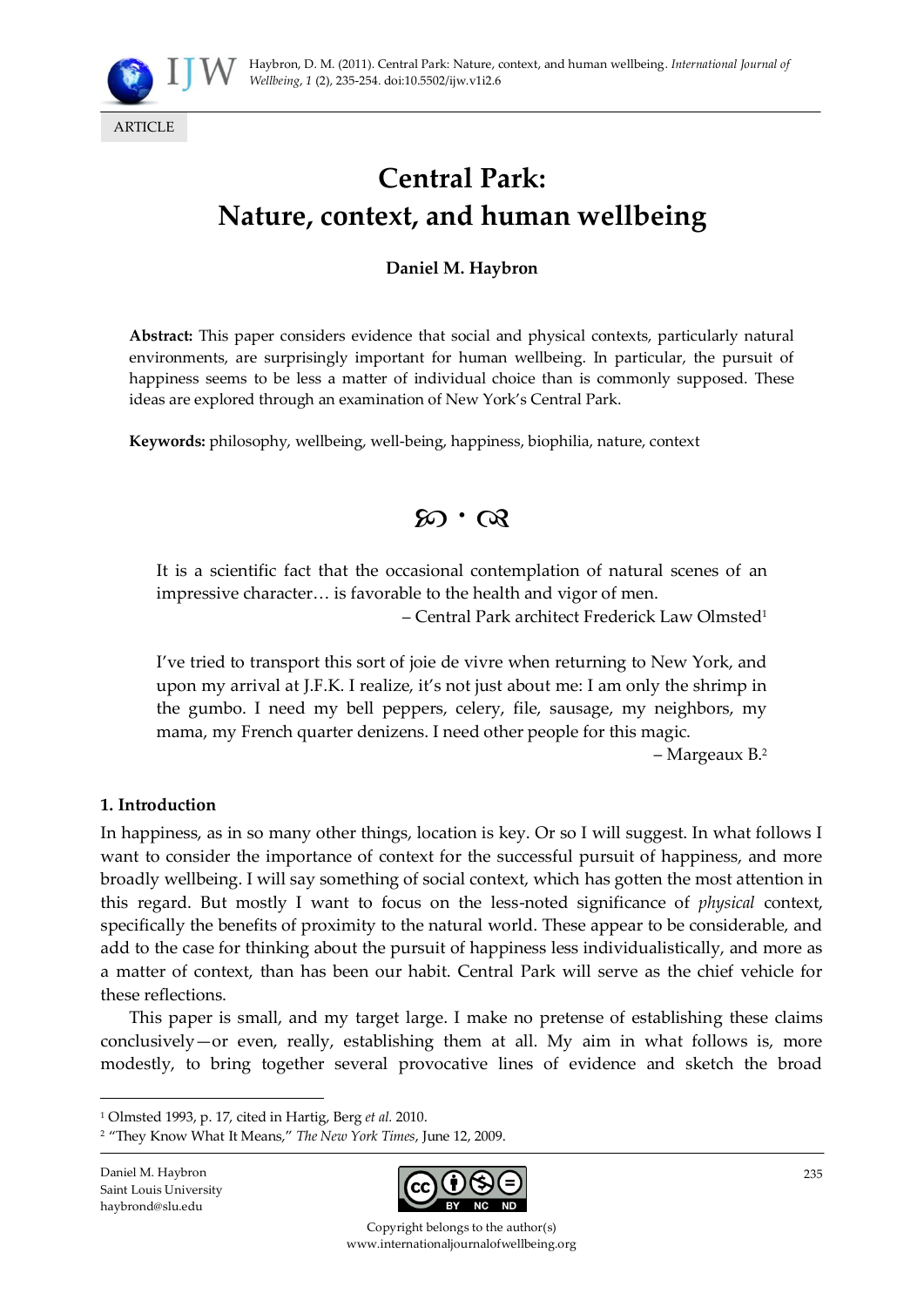

perspective on human wellbeing they apparently point to. It will be enough if the sketch is sufficiently plausible to merit further investigation. The reader will notice that I make more use of anecdote than is typical for an academic journal, partly because this issue is aimed to reach a broader audience. But anecdotes can have substantive value, calling the reader's attention to important points that otherwise might get overlooked, or bringing unanticipated possibilities to the fore. That seems to me the case here, where the empirical challenges to quantifying the benefits of nature are, to put it mildly, steep. Yes, the anecdotes can be unrepresentative, and the teller less than truthful. If the anecdote is honest, and enough readers find it illuminating, then it has earned its keep.

# **2. The park**

If you have ever visited New York City, or moved there from elsewhere, perhaps you recall that feeling when you first set foot on its busy, boiling streets: an electric sense of possibility, energizing you and putting an extra bounce in your step. That's how it was for me, anyway, and still is. I have visited many cities, and none of them has quite that effect. New Orleans likewise has a profound impact on the psyche, but it inserts not so much a bounce as a lazy swing in your gait. It matters where you are, for where you are shapes not just what you do but how you feel and think; indeed it molds your very personality. I'm a different person in New York and New Orleans.

New York in particular has a very odd feature: right there, smack in the middle of some of the most valuable real estate on the planet, they put a park. An enormous park. A park that, among other things, makes it very difficult to get from one part of town to another. (Come to think of it, you could probably fit a couple more subway lines there.) If you consider for a moment what New York conventionally stands for, this is a pretty strange thing to do. In the middle of the most industrious city of the most industrious nation of the most industrious age in the history of the planet, they set aside a huge chunk of land for a bunch of trees and grass. It doesn't make a lot of money, nor does it help many people to realize their ambitions, all of which is to say it doesn't make a lot of sense in New York terms. What's it doing there?

Consider: we could level Central Park, pave it, and carpet it with skyscrapers, effectively trading Green Manhattan for Gray Manhattan. And we could fill that annoying gap between the subway lines. This would bring in loads of cash, create countless jobs, and house legions of people at more affordable rates. I trust that most readers would find such a proposal repellent. But why should there be anything wrong with it?

An obvious thought here is that Green is, to some degree, better for us than Gray: our lives would be impoverished by eliminating most vestiges of the natural world from them. But a deeper point, which I will also suggest, is that good places to live are not simply venues for us to seek out whatever we happen to want; they shape what we want, feel and do, nudging us in countless ways toward sensible ways of living, and away from senseless ways of living. And they give us things that we need, even when we don't entirely recognize the need. Central Park illustrates the limits of individual decision in the pursuit of happiness. And yet we find it at the epicenter of the most individualistic age in human history.

# **3. The benefits of contact with nature**

The enjoyment of scenery employs the mind without fatigue and yet exercises it; tranquilizes it and yet enlivens it; and thus, through the influence of the mind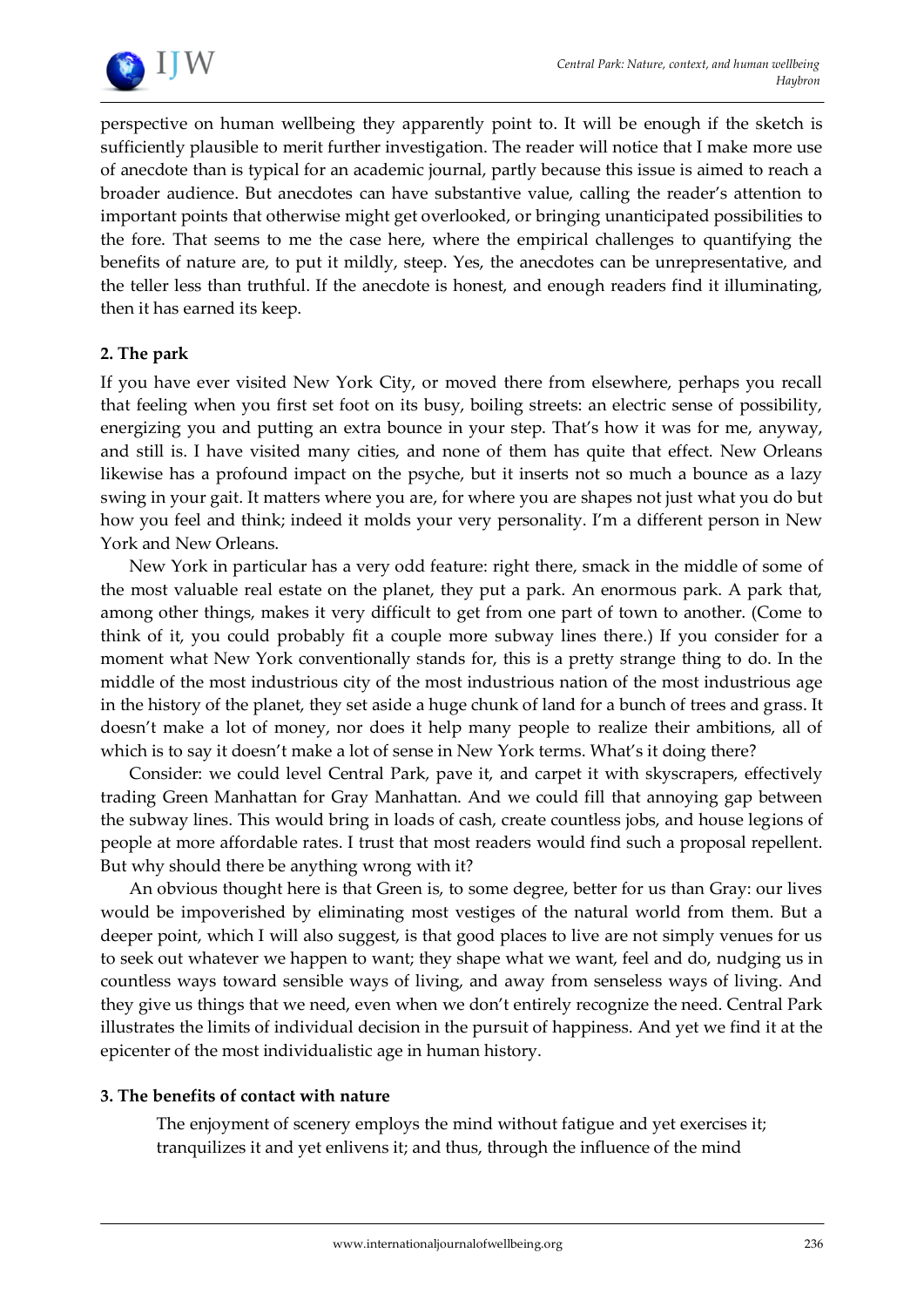

over the body gives the effect of refreshing rest and reinvigoration to the whole system.

—Frederick Law Olmsted<sup>3</sup>

#### *3.1 The biophilia hypothesis*

At least one investigation suggests that Central Park is a superb place to work (*n* = 1). The study: one summer I procured a small apartment just a block from the  $72<sup>nd</sup>$  St. entrance to Central Park. I, being a philosophy graduate student, could spend many hours doing my work in the park, most often under a tree in Strawberry Fields. This tree, significantly, grew just a brief stroll from any number of cafes, restaurants, drinking holes, and—my favorite—a storefront advertising soft-serve ice cream containing something like 12 calories. (Probably a fraud, but my kind of fraud.) Offices don't get much better than that.

I trust no one would be surprised that I should choose to do my reading in the park and not, say, my apartment living room. There are good reasons for this. A large body of evidence indicates that human beings tend to respond positively to natural environments: roughly speaking, contact with nature is good for us. Indeed, according to the 'biophilia' hypothesis first advanced by biologist E.O. Wilson, the love of nature is *innate*, a product of our evolutionary heritage. Interestingly, some of the evidence originally cited in favor of this theory concerns human landscape preferences, namely that people seem generally to prefer environments resembling the African savanna in which much of our evolutionary history transpired: a good view of wide grassy expanses punctuated by trees and perhaps some water. Central Park, perhaps not coincidentally, resembles an idealized savanna habitat.<sup>4</sup>

Now before laying out further evidence for biophilia, I should immediately head off a nest of worries that such claims tend to provoke. The term 'biophilia' may be less than ideal: it strictly concerns an attraction to *living* things, though much of the appeal of nature relates to nonliving things (the sea, the sky, stars, mountains, streams...).<sup>5</sup> It can also seem romantic, obscuring the ways in which nature frightens (biophobia) and disgusts us. But it is no part of biophilia theory that people are primed to love *everything* in nature: what you most love can also be the source of your greatest pains. Strictly speaking, it is not nature per se that benefits us, but certain aspects of the natural world. The evolutionary claim associated with biophilia generates further controversies that needn't detain us here: what matters for practical purposes is that people benefit from contact with nature.<sup>6</sup> The evolutionary story is relevant only insofar as it lends this idea some plausibility. Note that the idea that biophilia is innate is sometimes taken by critics to imply a kind of biological determinism. It does not: Wilson himself refers to it as a kind of 'biased' or 'prepared' learning, whereby humans are biased to acquire an affinity for nature. Whether any given individual actually does so, and what precise shape it takes, may depend on the person's environment.<sup>7</sup> (That said, it is a good question whether anyone, ever, has exhibited a preference for environments thoroughly stripped of all signs of nature: no greenery, no animals, no sun, no stars, no sky, no fresh breeze...).

<sup>3</sup> Olmsted 1993.

<sup>4</sup> Wilson 1984. This feature of Central Park is explicitly noted by Ulrich 1995, which also includes a good overview of biophilia theory in relation to viewing natural landscapes.

 $^5$  It is somewhat misleading, then, to speak of natural environments as "green," as I often do here. "Green spaces," in the relevant sense, need not be green. My personal favorites tend rather to be wet.

<sup>6</sup> Strictly speaking, certain kinds of contact with nature. Sharks, tornados, etc. excepted.

<sup>7</sup> Wilson 1984, pp. 106-9. See also Ulrich 1995, pp. 75-77 for a useful discussion of 'prepared learning'.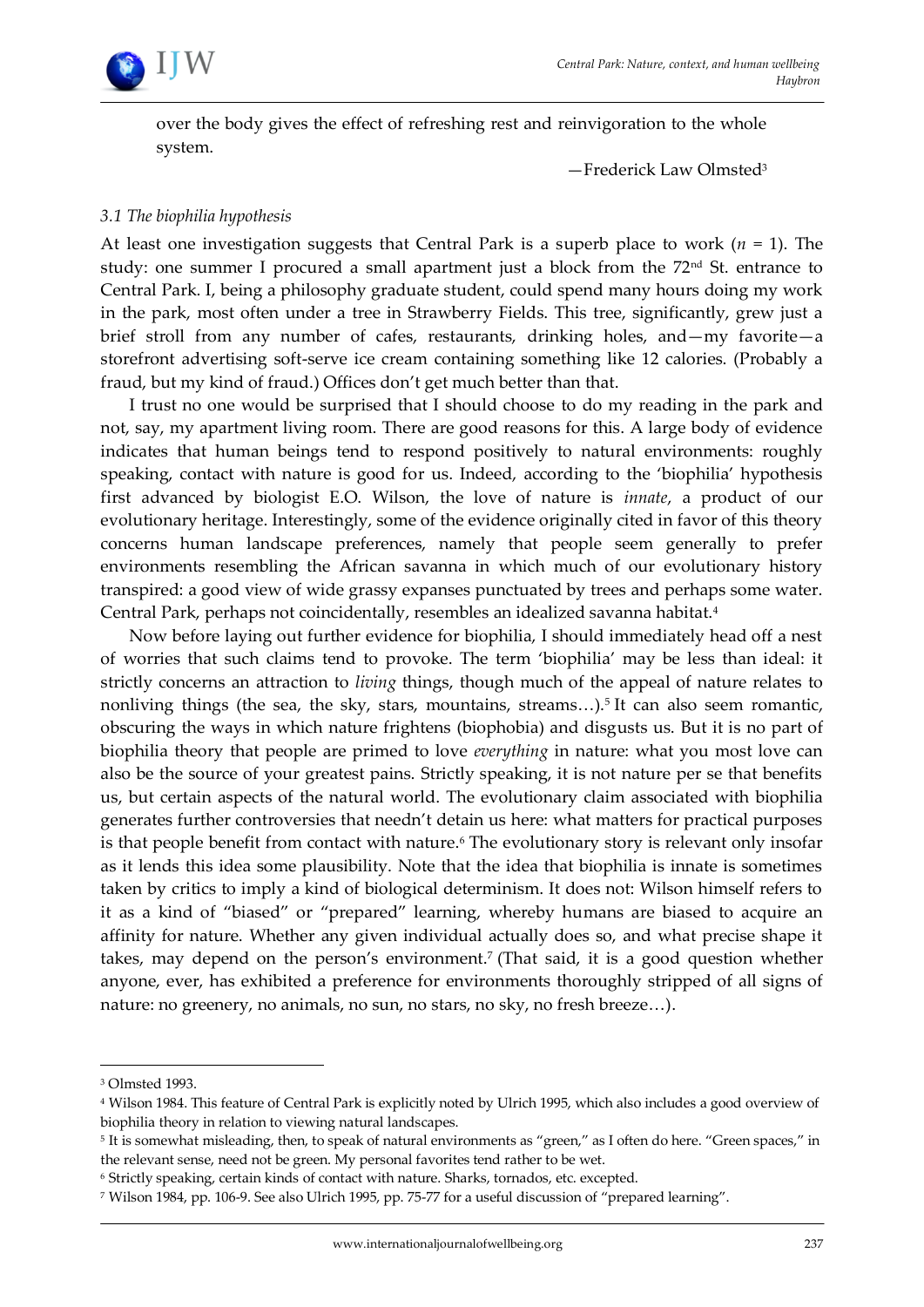

Some readers will wonder what 'nature' means anyway. Is the human realm supernatural? If beaver dams count as part of nature, then why don't human constructions? The notion of nature at work here is indeed vague, and should be regarded as a crude placeholder for some more precisely articulated notion to be revealed through further research. We clearly respond differently to what are intuitively natural versus human environments: there is some distinction to be made here. Perhaps, in the end, we can produce the psychological benefits of nature via carefully crafted artificial environments, so that it is not 'nature' per se that we respond to, but a certain range of perceptual cues. This seems to me unlikely, however.<sup>8</sup>

# *3.2 The evidence: a sampler*

1

So what is the evidence that contact with nature benefits us? The literature here is surprisingly large, so I will only gesture at some of the more representative studies; this is not meant to be a comprehensive literature review. To simplify, I will focus on psychological benefits such as increased happiness or otherwise improved psychological functioning, setting aside other ways in which nature experiences can benefit us: for instance, offering deeply *meaningful* forms of engagement with matters of independent worth,<sup>9</sup> the added *perspective* it can bring toward human life, the cultivation of *virtues* like modesty, humility or wonder, or the *aesthetic* goods of contemplating beauty.<sup>10</sup> I will not commit to any particular conception of happiness here, but use the term broadly to refer to matters of subjective wellbeing, particularly emotional wellbeing.<sup>11</sup>

Much of the literature directly addressing questions of benefit concerns the impact of nature exposures on health. While not directly relevant to questions of happiness, the observed health benefits are plausibly mediated by, or at least associated with, greater emotional wellbeing (stress reduction, etc.). Perhaps the best-known study of this sort, published in *Science* in 1984, found that gallbladder surgery patients randomly assigned to rooms with a window view of a natural setting (i.e., some trees) had significantly shorter hospital stays (7.96 versus 8.7 days post-op), fewer negative comments about their condition recorded by nurses, fewer minor complications, and had a lower need for painkillers than patients whose windows faced a brown brick wall.<sup>12</sup> Similarly, a study of Michigan prisoners randomly assigned to cells

<sup>8</sup> There is reason to doubt that recognizably artificial environments can reproduce the full benefits of nature exposure (see, e.g., Kahn, Severson *et al.* 2009, Kjellgren and Buhrkall 2010; thanks to an anonymous referee for these references). But it may be that lively urban environments like Manhattan are gratifying precisely because they share certain perceptual features with natural environments. If nothing else, they are much more stimulating and visually interesting than simplified, predictable suburban communities.

<sup>9</sup> This seems to me a very important benefit of nature, one that cannot easily, if at all, be reproduced by artificial means. A helpful illustration of the way this might be valuable is Darwall's 'Aristotelian thesis,' in which a central part of the good life involves appreciative engagement with matters of independent value (Darwall 2002).

<sup>&</sup>lt;sup>10</sup> I also set aside an interesting body of research on the benefits of "connectedness with nature" or "naturerelatedness' (e.g., Mayer and Frantz 2004, Nisbet, Zelenski *et al.* 2010). This literature mainly assesses the wellbeing impacts of people's *attitudes* to, and general sense of connection with, the environment. But the benefits of, say, valuing nature are quite distinct from the benefits of *experiencing* nature. You might feel a kinship with nature, or value its preservation, without actually having much experience of it (cynics might quip that the latter actually promotes the former). Similarly, the finding that *valuing* material success may reduce happiness has little or no bearing on whether material success *itself* reduces happiness (Kasser 2002).

<sup>&</sup>lt;sup>11</sup> I defend an emotional state theory of happiness in Haybron 2005 and Haybron 2008.

<sup>&</sup>lt;sup>12</sup> Ulrich 1984. Some of the studies I discuss, including this one, could fairly be criticized on one or another count. This study, e.g., only had 46 patients. But most of the effects discussed here have been confirmed by multiple studies, so not much hangs on any particular study. For a good but slightly dated review of research on the health and psychological benefits of nature exposure, see Frumkin 2001. An excellent popular discussion of this literature appears in Louv 2008.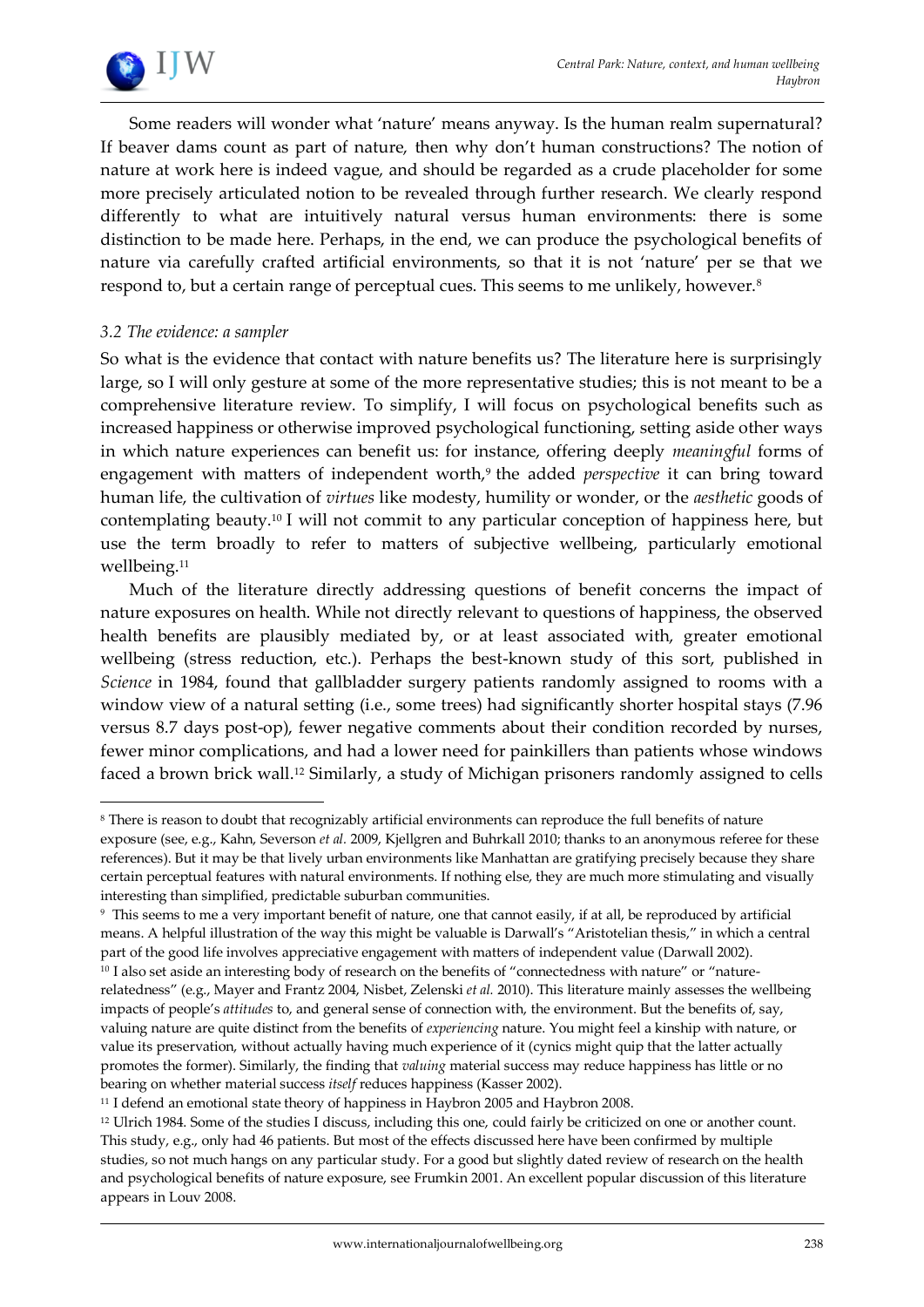

facing either the prison courtyard or rolling farmland found a 24% higher rate of sick calls among those whose cells faced inward, toward the prison yard.<sup>13</sup>

Other studies directly assess anxiety and stress responses, as well as behavioral impacts of nature. Dental patients, for instance, reported less anxiety and had lower blood pressure when a mural of a nature scene was hung in the waiting room than on days when it was removed.<sup>14</sup> Immersive nature experiences have been found to increase participants' valuing of 'intrinsic' versus 'extrinsic' aspirations—meaning, roughly, that people seem to become less materialistic and more caring and concerned with inherently rewarding activities when engaged with the natural world.<sup>15</sup>

Cognitive functioning also appears to improve through nature experiences. Performance on tasks like proofreading seems to improve from viewing nature scenes, as does attention, alertness, and focus.<sup>16</sup> Similarly, children with attention deficit disorder (ADD) focus better, and otherwise show diminished symptoms, following nature-related activities such as camping.<sup>17</sup>

Camping and other immersive activities seem, unsurprisingly, to do more good than does merely having a view of a natural setting. 'Horticultural therapy', for instance—gardening appears to be useful in helping various populations, including prisoners and psychiatric and cardiac patients.<sup>18</sup> (One observer reports that gardening in a prison has a 'strangely soothing effect" on the prisoners, making "pacifists of potential battlers."<sup>19</sup>) Similarly, wilderness experiences have been used to treat a variety of problems, medical and otherwise. Inner-city children, for instance, reported greater wellbeing and self-esteem after attending a rural camp.<sup>20</sup> Healthy adults who took part in 2 to 4 week wilderness experience programs reported 'an increased sense of aliveness, well-being, and energy."<sup>21</sup> In fact a heightened sense of vitality, energy, or 'feeling alive' appears to be quite common among those who engage with nature, as well as improved recovery from fatigue.<sup>22</sup>

Note that even a weeks-long wilderness program is unlikely to reproduce the psychic impact of living close to the land full-time, as humans did for most of their history. Truly to become fully engaged with a natural environment arguably takes months or years. Even those well-acquainted with the local landscape and wildlife may take weeks to fully adjust after being away for very long. Reproducing that experience in a representative sample of the population would not be a trivial task. I will present further evidence of the benefits of nature below, in Section 4.6.

#### **4. The architecture of happiness**<sup>23</sup>

Suppose nature does make us happier. What follows? The obvious take-home is that we, as individuals, should bear that fact in mind when deciding what to do. We could consider

<sup>13</sup> Moore 1981.

<sup>14</sup> Heerwagen 1990.

<sup>15</sup> Weinstein, Przybylski *et al.* 2009.

<sup>16</sup> Hartig, Mang *et al.* 1991, Cimprich and Ronis 2003, Berman, Jonides *et al.* 2008, Kaplan and Berman 2010.

<sup>17</sup> Faber Taylor, Kuo *et al.* 2001, Kuo and Faber Taylor 2004, Faber Taylor and Kuo 2009.

<sup>18</sup> For references, see Frumkin 2001.

<sup>19</sup> Neese 1959, cited in Frumkin 2001, p. 236.

<sup>20</sup> Readdick and Schaller 2005.

<sup>21</sup> Greenway 1995, cited in Frumkin and Louv 2009, p. 3. See also Ryan, Weinstein *et al.* 2010.

<sup>22</sup> Ryan, Weinstein *et al.* 2010

<sup>&</sup>lt;sup>23</sup> With a tip of the hat to De Botton 2008, though I use 'architecture' more broadly, to refer to the social and physical structure of our environment.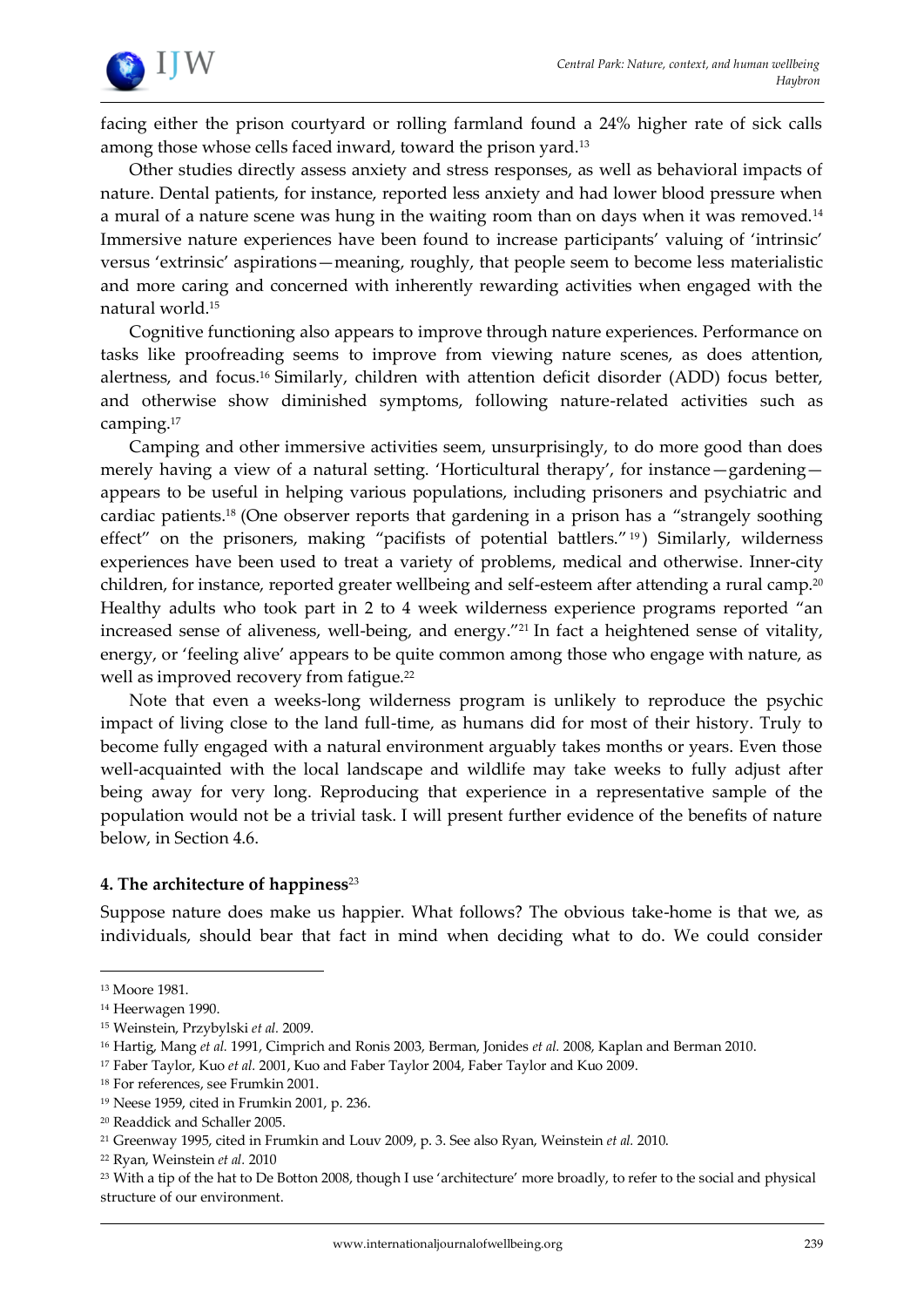

spending more time in parks and other green spaces, or even moving someplace where we'll find more contact with the natural world.

I want to suggest something a bit more radical than that: Not that we should go back to living in the trees. Rather, I suggest that the overwhelming focus in our culture on what *individuals* can do to make themselves happier is a mistake. There are several reasons for this.

# *4.1 The collective pursuit of happiness*

For starters, it doesn't take a genius to figure out that individuals can't make parks, though this rather unremarkable fact gets remarkably little attention in the literature on happiness. Parks are a paradigm case of public goods, along with clean air, national defense, and many other good things that typically require collective action to secure. Some of these things are very important to happiness. Relationships, and social capital more generally, are widely thought to be the *most* important source of happiness, but there is only so much one person can to do secure them.<sup>24</sup> It takes a village, as they say, to make a village. You can go sit on your porch, but it won't do you much good if no one stops to chat. If your friends are too busy to play, or you're just tired of making calls to track one down, you get to stay home and watch TV. Some things, perhaps most things worth having, people need to work out together. Central Park was one of them: had forward-thinking citizens and planners not made a point of setting aside a huge swath of real estate for a public green space—in the process limiting individuals' freedom to use that land as they saw fit—there would be no park in which to seek one's happiness. And it would be a lot harder for many people to follow the advice to give themselves a bit of nature.

So while I have emphasized the importance of place for happiness in this paper, places like Central Park need people to make them happen, and even good-old-fashioned nature often requires human effort to preserve. The happiness generated by Central Park is a product not simply of geography but of human choice, notably the inspired choices of landscape architects Frederick Law Olmstead and Calvert Vaux, not to mention the many people whose efforts have sustained the park over the years. Happiness is indeed being pursued here, but the endeavor is not so much about 'me' as we tend to suppose, and more about 'we,' and 'thou.' To a considerable degree, we pursue happiness together, and for each other.<sup>25</sup>

#### *4.2 Underconsuming nature*

Context matters for another reason: people don't always choose well. How wisely we choose may depend substantially on whether we live in the right sort of environment. There is good reason to think people systematically underconsume nature, for example: we avail ourselves of it too little given the magnitude of its benefits to us. The biophilia literature suggests one reason for this: we benefit more from exposure to the natural environment than we realize. Everyone knows that it's pleasant, but few realize just how extensive its psychic impact is, much of it potent but subtle and easily overlooked. And even when we know it will be good for us, we often forgo opportunities to partake. During my summer living by Central Park, I spent far too little time there, inexplicably choosing more often than not to work in my dark little walk-down instead of Strawberry Field. I suppose the few minutes' walk was just too much aggravation; easier just to remain on the couch. There is no question the days would have been more pleasant, and myself happier, had I taken every opportunity to work in the park. And yet I did not.

<sup>24</sup> See Helliwell and Putnam 2004, Helliwell, Barrington-Leigh *et al.* 2010.

<sup>25</sup> See also Thin forthcoming–2012.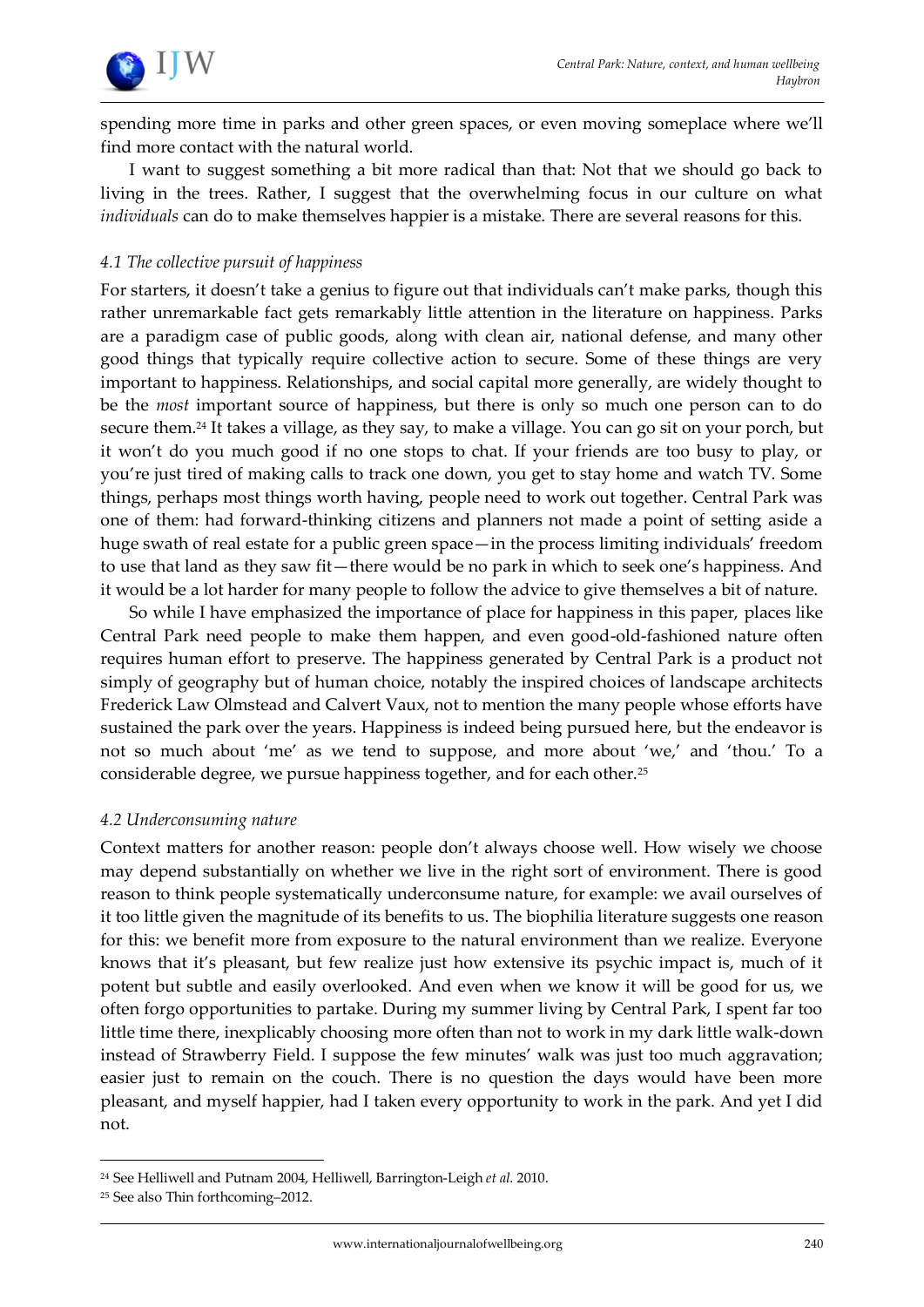

There is a new development in one of the outer suburbs of St. Louis. In fact, there are *many* new developments in the outer suburbs and flood plains of St. Louis. Should you venture out to one of them, you will know you've arrived when you find (a) a proliferation of streets named for trees, and (b) few if any actual trees. You see, most housing built in the United States in the last couple of decades sits on land largely bereft of arboreal matter. A smattering of runty little shrubs, perhaps, but, for the most part, curiously uncontaminated by trees. I suppose it saves developers a little money, not having to work around trees, but really I don't know why this is: for whatever reason, builders seem to mow down every tree in sight before laying down a new homestead. Evidently wise to the strangeness of this arrangement, they frequently compensate by putting trees in the street names. 'Pine Crest': no pines, you can be sure (and probably a gully). 'Oak Lane': nary an acorn in sight.

Down one of these treeless-streets-named-for-trees, at some remove from any other sign of civilization—or nature—you will find a barren cul-de-sac circled by some very large, very nice houses. Not entirely barren, actually: one of those homes boasts, in its back yard, three very tall, perfectly formed coconut trees. In St. Louis? Turns out they're made of metal. These are not inexpensive homes, mind you, and they are chock full of widescreen plasma TVs. The owners have plenty of money. Yet smart people with lots of options regularly choose, quite freely, to buy them, treeless yards and all. If people were willing to spend even a small sum for trees say, the cost of another plasma TV—then builders would, I suspect, refrain from chopping them all down. But apparently homebuyers don't figure trees into the equation.

Just a matter of taste? Not likely. People who already have trees on their property typically quite like them, and will spend considerable sums to keep them healthy. A good shade tree over your deck is worth at least a plasma TV. And those streets have woodsy names for a reason. In all likelihood, it just doesn't occur to most homebuyers that trees make a house more desirable. It took many years before even I, who gets paid to notice such things, realized that my vague sense of disgust at new housing developments owed mainly to the lack of trees, and that good trees add a lot to a home. The failure to figure trees into the home-buying equation is quite understandable, but a mistake nonetheless.<sup>26</sup> Not wise to what they might be missing, homebuyers don't look for it. And so they settle down to consume their plasma entertainments in the cavernous abodes of Tin Palms.

#### *4.3 Why needs can outstrip motivation*

I've been suggesting that people might systematically fail to choose what's good for them—in particular, that people might fail to choose nature in proportion to its benefits. You might think this implausible: if human beings really benefit so much from contact with nature, wouldn't we have desires to match? And if we're going to trade in evolutionary arguments, here's one: if we evolved an affinity for nature, wouldn't that include commensurate *motivation* to seek out nature? In general, you might think, it isn't adaptive for human wellbeing to depend on things that we don't really want. If we didn't want to eat, we'd do very badly indeed.

Call this idea the *needs-motives congruency thesis* (NMCT): people's motives will tend to reflect what's good for them, or at least what they need.<sup>27</sup> Even if people don't actually *need* contact with nature—which I doubt—one might expect NMCT to apply to an allegedly innate tendency like biophilia. In fact it need not, and there's no reason to think NMCT holds as a

<sup>&</sup>lt;sup>26</sup> I am not suggesting that any particular home purchase is a mistake. The mistake is when people give too little weight to the value that trees add to a home when making the decision. But giving trees due weight is, of course, consistent with buying a treeless home.

<sup>27</sup> I previously discussed this issue in Haybron 2008.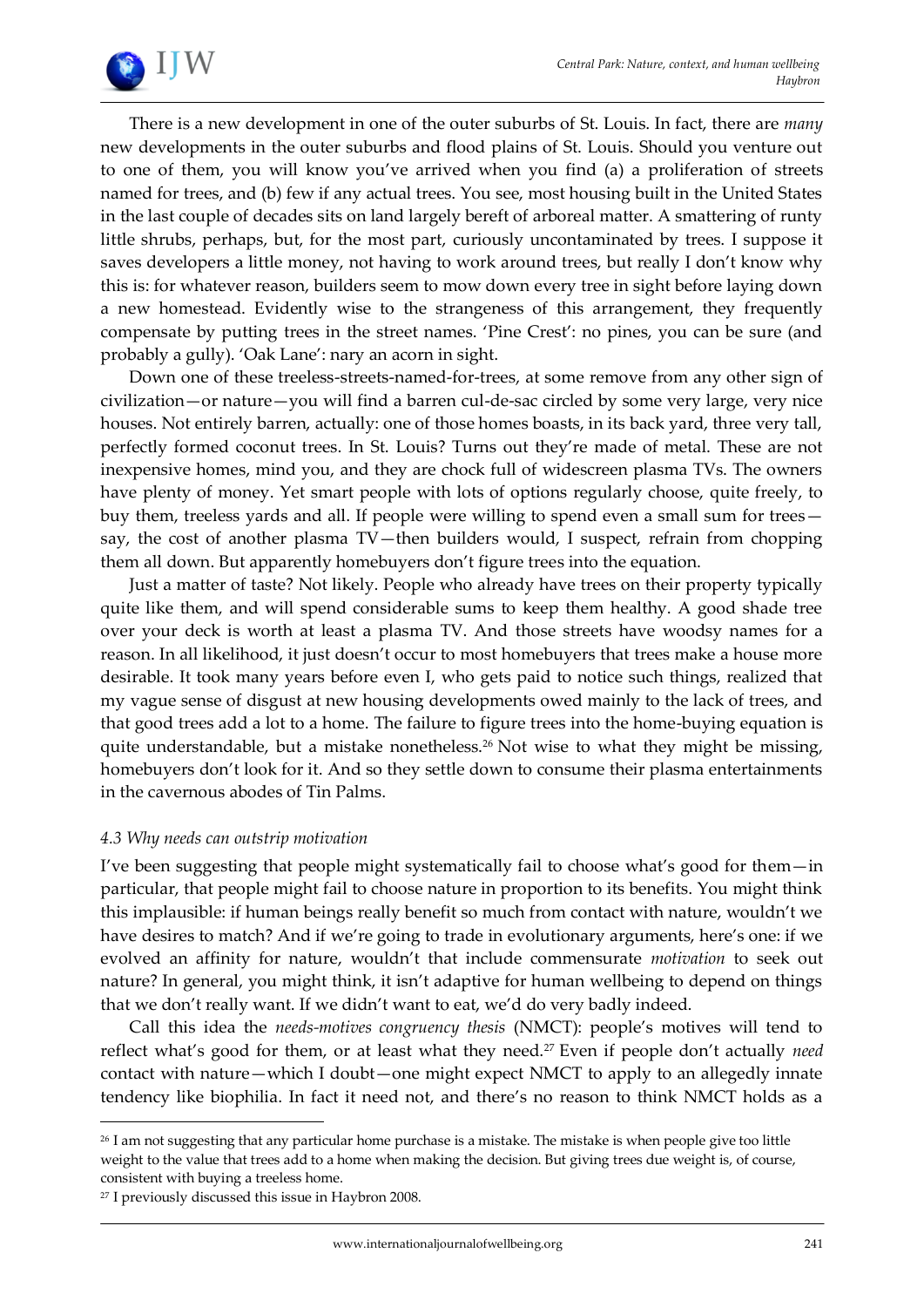

general principle. The reason is simple: there's no selection pressure to desire some benefit if there's nothing the organism can do to make its possession more likely. Early humans who strongly craved connection with the natural world would likely have fared no better than those who did not, for the simple reason that there was nowhere else to go. Similarly, there's good reason to think human immune systems need copious exposure, from an early age, to germs; the exposure helps train them up, and those lacking it are more vulnerable to allergies, asthma, and other diseases.<sup>28</sup> Humans need dirt, basically, but don't particularly desire it. Why? Our ancestors, presumably, had plenty enough of it; they were filthy. Your choices were Pigpen, and Pigpen. By contrast, those among them who craved fats and sweets *were* clearly better off: such things were scarce but lavish sources of energy, and the more you could get, the better. So we crave fats and sweets. And that's probably why I ended up making more trips to that ice cream shop than to Central Park, even though I am, and was, pretty sure the latter would have done me a lot more good.

#### *4.4 Context shapes us*

No one who has closely observed the conduct of the people who visit the Park, can doubt that it exercises a distinctly harmonizing and refining influence upon the most unfortunate and most lawless classes of the city—an influence favorable to courtesy, self-control, and temperance.

—Frederick Law Olmsted<sup>29</sup>

Every human being responds to a connection with nature... People of all kinds love something beautiful and will talk to each other when they see it. They change the way they behave. It changes the way they feel about themselves and each other.

 $-Ly$ nden Miller<sup>30</sup>

Context matters for a third reason: it shapes our mental lives, and with them our behavior. To a surprising extent, the choices you make depend on the environment in which you make them. Not simply because you include information about the context in your deliberations, though. It's also because the context helps make the deliberator.

Olmsted and Miller observe this about Central Park, and doubtless many readers have noticed this too. New Yorkers take on a different demeanor in the park: quicker to laugh, easier to smile, more open, friendly, and loose. They slow down, soften. They even listen. (Something I wish they would do in expensive concert halls.) Watch or listen to Paul Simon's *Concert in the Park*, or the Simon and Garfunkel version, and you sense New Yorkers at their best. No doubt someone in the crowd got testy, but it's not easy to picture. You get the sense of a hundred thousand souls *connecting* with each other, and it is not just the music: the setting is key. A Times Square performance would not have been the same. This is one of the great compensations of an afternoon in the park: you don't just get a rewarding taste of nature; you, yourself, undergo a transformation of consciousness and personality. You soften, and open up both to the natural surrounds and to the now less-strange strangers around you. It is easier to

<sup>&</sup>lt;sup>28</sup> This is the "hygiene hypothesis." For a review, see Sheikh and Strachan 2004.

<sup>29</sup> Olmsted and Sutton 1997, p. 96.

<sup>30</sup> 'Garden designer Lynden Miller says a healthy city needs beautiful parks,' by Sarah Goodyear, *Grist*, November 12, 2010.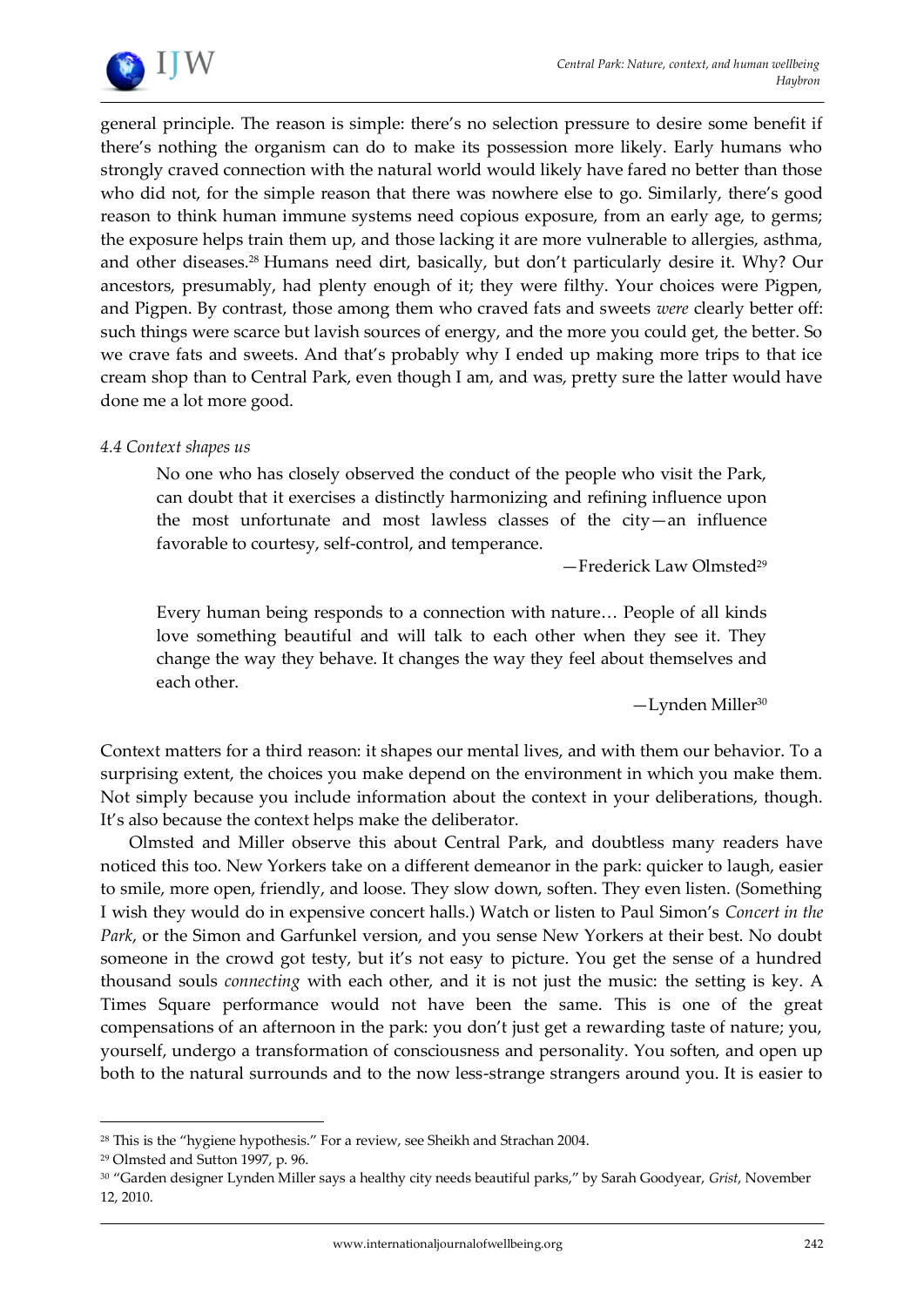

connect, or at least feel a connection, with fellow New Yorkers in the park, and as a result you get a welcome respite from the relative loneliness and alienation that often attends city life.

We have always known that human beings are sensitive to their environment. But recent work in psychology suggests that we are far more sensitive than most people realize. The traditional story of human nature in the modern West—call it *individualism*—paints us as rational, autonomous, agents who properly direct our lives through conscious decision. And thus do we respond to our surrounds: we observe what goes on around us and take that information into account. But the conscious, reasoning self calls the shots. At least ideally, individuals are strongly self-determining.

Not all cultures have seen us this way, however, and growing numbers of researchers are beginning to doubt this picture too. Let's call the contrasting view of human agency and wellbeing *contextualism*. <sup>31</sup> Roughly speaking, contextualists maintain that people's lives tend to go best when they are, to a significant extent, shaped by their social and environmental context. In short, people live better given some mix of constraints and assists. Individualists, by contrast, think human lives go best when individuals, as much as possible, determine the shape of their lives. Individualism and contextualism are typically motivated by very different views of human psychological functioning. In particular, individualists normally see autonomous, conscious decision-making as the healthy norm for human action. Whereas contextualists tend to regard much of what we do as quite fittingly shaped by our circumstances, in ways that often bypass conscious choice. For the contextualist, then, the good life will depend substantially on living in the right sort of environment—one that conduces to good choices and otherwise nourishes us. Individualists take the good life to be fundamentally an individual matter, dependent on whether people choose wisely, and perhaps also on whether people have the options to live as they wish. Environments are important, of course—it is better to live in Italy than North Korea—but only because a poor environment can get in the way of the individual's living as she freely chooses.

To an individualist, then, Central Park is a good thing because it gives people something they want. In economists' terms, it is a commodity that individuals can choose, or not, to consume. And when in the park, what people do will depend on their preferences, their deliberations, their personalities.

I am suggesting that individualism—the usual way of looking at things—badly understates the impact of our environment on our psyches. A place like Central Park, for instance, doesn't just satisfy our preferences; it shapes them. It is not simply a venue for making choices; it influences the choice-making process itself, substantially below the radar of consciousness. And it is good, in part, because it makes us better choosers. Indeed, it has a multitude of salutary effects on our functioning more broadly, making us more perceptive, sensitive, and so forth. As well, it benefits us independently of our choices: it makes us happier, even if we don't realize that it does. It gives us something we may not know is good for us. At least, many contexts are like this; while the evidence on Central Park itself is largely anecdotal, the power of situations to influence our functioning in these ways is well-established. It would be surprising, and certainly contrary to my own experience, if Central Park lacked this power.

# *4.5 The evidence for contextualism*

1

These are, clearly, large issues. Here I can only hope to gesture very broadly at the research favoring contextualism. There are roughly two bodies of literature here, the most important of

<sup>31</sup> For further discussion of the individualism/contextualism distinction, see Haybron 2008.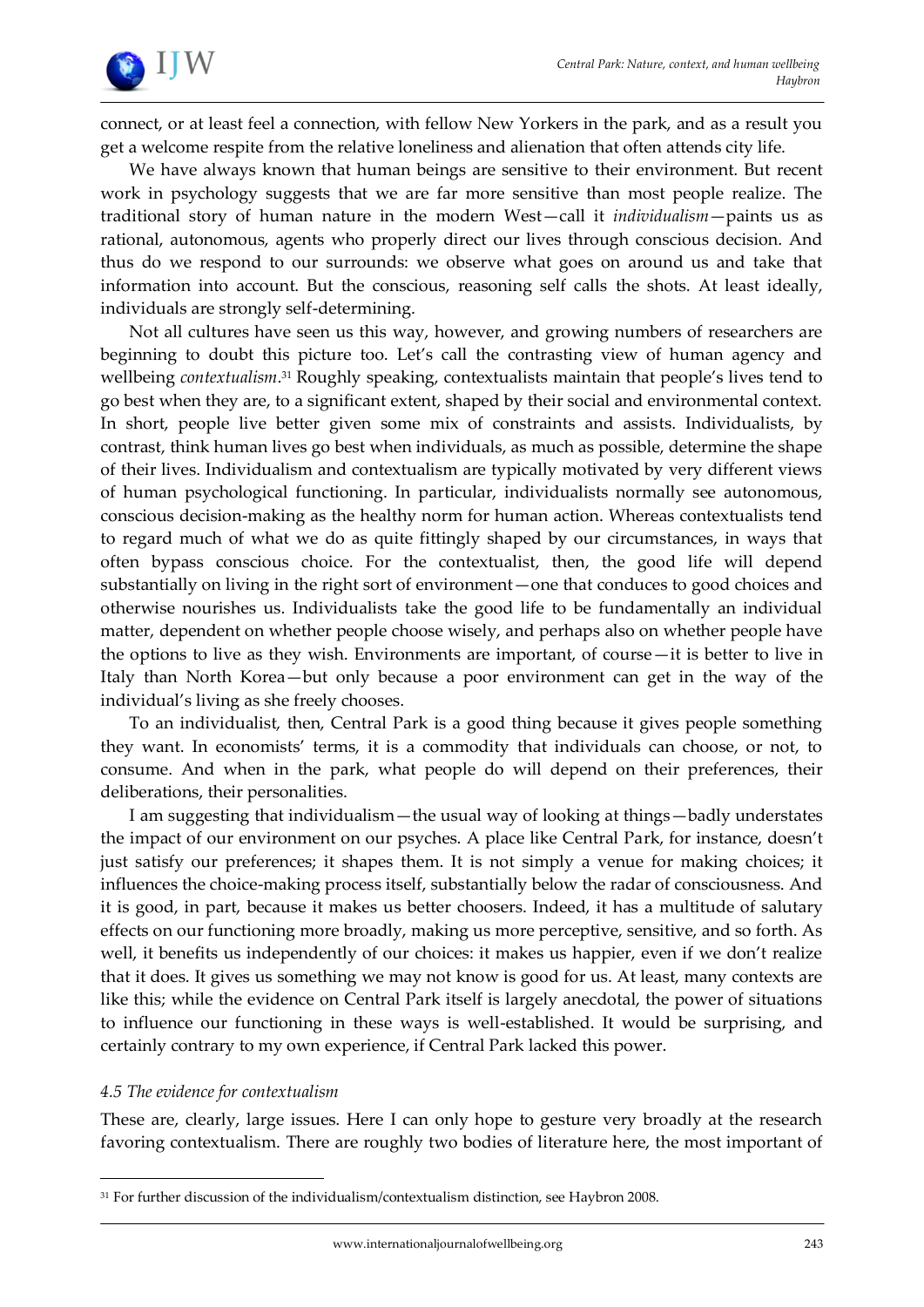

which is *situationist* research in social psychology.<sup>32</sup> You may already know something of this literature if, say, you've heard of the infamous Milgram obedience experiments, where ordinary citizens were easily gotten to shock innocent test-takers, as far as they could tell, to death. (The shocks, and their effects, were fake.) In this case, a bad situation caused people to violate their most cherished values for trivial reasons. A similar study put college students in a simulated prison, whereupon they promptly adopted the manner of beasts—so rapidly and disturbingly that the experiment had to be terminated early. (The atrocities at Abu Ghraib were entirely predictable to anyone having a passing acquaintance with this research.) Other studies have found that whether people help someone in need is strongly influenced by such weighty matters as: whether they found a dime in a pay phone; whether other people are in the vicinity; whether they just unscrambled words related to helpfulness; whether a lawnmower was running nearby; and so on.<sup>33</sup> Merely exposed to *words* related to the elderly, people's memory gets worse and they walk more slowly. Disturbingly, subliminal exposure to pictures of African-American men causes white people to get angrier when their computer subsequently crashes.<sup>34</sup> Whether people save for retirement often depends on what the default option was on their employment paperwork: if they have to check a box to save, they won't; but if they don't, they will.<sup>35</sup> And recent work on social networks suggests that many behaviors and feelings ripple through the population like viruses: if you become obese, get divorced, or grow happier, chances are significantly greater that your friends will, too—and *their* friends, and so on.<sup>36</sup>

The litany of results goes on, but the idea should be plain enough: human beings are extraordinarily sensitive to their environment, so that even tiny situational cues can have large effects on what they do and how they feel. And if even trivial manipulations can strongly impact our behavior, one can imagine the influence that the myriad facets of our physical and social environments have on us. The juiciest studies concern *bad* influences, so many people wrongly take the moral to be that situations are threats to good choice: we must learn to resist them. But situations can *help* just as easily as they hurt. Good situations inspire firefighters and soldiers to feats of heroism; entire villages to risk their lives to help the innocent, as happened in France when Le Chambon rescued thousands of Jewish refugees from the Holocaust; and ordinary folks to save more, eat better, exercise more, and lead happier lives. Central Park is a good situation.

The other line of research helps explain why situations are so important.<sup>37</sup> Specifically, the mistakes noted earlier: a vast body of work shows that human beings are systematically prone to make poor choices in many situations. Let's call these tendencies 'biases,' though I'm not sure all of them can strictly be considered biases (as when our memories are just lousy, but in no particular direction). We put too much weight on losses versus gains; we irrationally favor the status quo; we ignore base rates when estimating probabilities; we are overconfident and

<sup>32</sup> Actually, there are three, the third being research on automaticity or "dual process" psychology, which indicates that we have less control over our behavior than we tend to think (Haybron 2008). But this work is mainly relevant insofar as it relates to situationism and mistakes, and for brevity and simplicity I omit it here.

<sup>&</sup>lt;sup>33</sup> For reviews of the situationist literature discussed to this point, see Doris 2002 and Ross and Nisbett 1991. While situationism is often associated with a controversial skepticism about personality or character traits, my arguments here do not require that strong view, and are compatible with a robust role for personality variables.

<sup>34</sup> For reviews of these and other automaticity findings, see Doris 2009, Bargh and Chartrand 1999, and Hassin,

Uleman *et al.* 2005.

<sup>&</sup>lt;sup>35</sup> Thaler and Sunstein 2008.

<sup>36</sup> Fowler and Christakis 2008. Christakis and Fowler 2007, McDermott, Christakis *et al.* 2009, Christakis, Fowler *et al.* 2009.

<sup>&</sup>lt;sup>37</sup> The automaticity literature is also crucial here.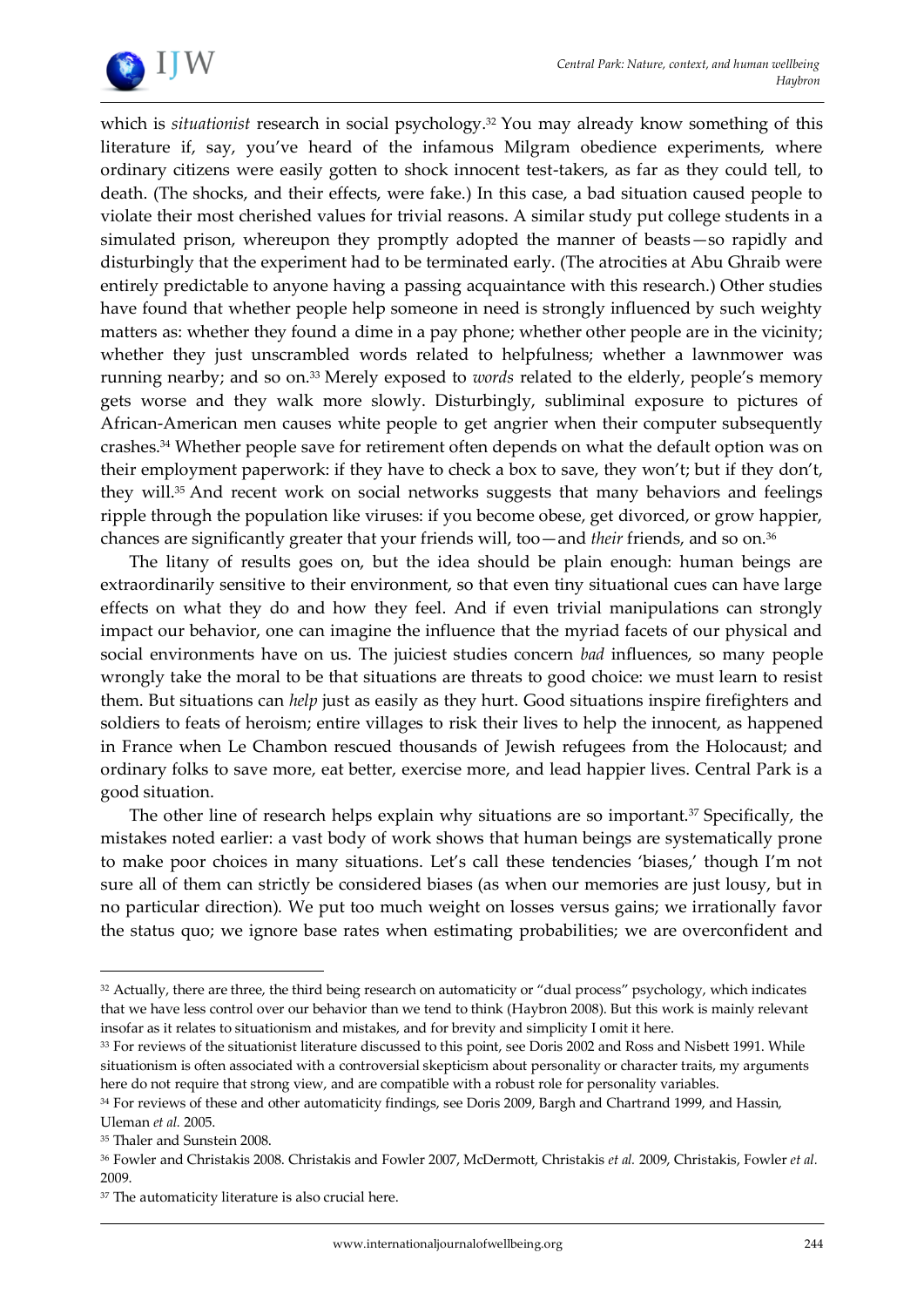

overly optimistic about our futures, and generally think too highly of ourselves; we overestimate the impact of many events on our happiness; our choices irrationally favor 'hard' or quantifiable values over intangibles, even when we consider the 'soft' values more important; we discount our own futures at an insanely steep rate; again, the list could go on for some time.<sup>38</sup>

I don't suppose anyone needs convincing of this in the wake of our recent financial mass suicide attempt, but people make *lots* of mistakes. We make lots of choices that, by our own lights, are lousy. These mistakes have consequences: think divorce rates, poorly chosen careers, foreclosures, bankruptcies, overeating, under-exercising, meagre savings, credit card debt, underinsurance, and countless hours in front of the television (I have met very few people who actually *want* to be couch potatoes; they just, as it were, fall into it). Some of this is just bad luck, but a lot of it is error—predictable error. Many economists have been skeptical about such worries, arguing that people are still mostly rational and prudent. Well, yes, that has to be true: imagine what would happen if we were complete buffoons, paying more for the rotten apple than the fresh one, searching for the most expensive gas station we can find, and buying all our clothes the wrong size. We'd starve. But the whole point of Greek tragedy is precisely how few mistakes it takes to ruin your life. Just one will do. The perfectly rational *Homo economicus* could well be a close approximation to a stupendously imprudent creature.

One reason situations are important, then, is that they can either ameliorate, or exacerbate, our tendencies to make mistakes. (As in the default option bias noted above.) This point, mostly lost on contemporary Western culture, has been obvious to almost every society in human history, where considerable effort has gone into developing social institutions that foster good behavior, and discourage bad. Sometimes this works through coercion or rational persuasion, but more often it takes the form of myriad 'nudges' that simply make certain choices, and certain ways of living, come naturally to people. Think French vs. American eating habits: the French eat fattier foods yet are thinner and live longer. To live in France is to be embedded in an encompassing food culture where eating well is easy, indeed a tremendous source of pleasure. To live in the United States, where the culture follows the tenets of laissez-faire individualism, is to be embedded in an anything-goes food culture where staying healthy requires a constant battle between willpower and appetite. Instructively, willpower regularly loses: one third of America's youth may well become, not just overweight, but *diabetic*. <sup>39</sup> (Where I live, doctors sometimes refer to obesity as 'Missouri medium'.)

Taken together, the research on situationism and biases seems to me highly damaging for individualistic views of human agency and wellbeing. Individualists, including many economists, will argue that these effects are mere 'anomalies' afflicting a species for whom conscious, rational deliberation, and a strong form of self-determination, are the healthy norms. They could be right. But I would suggest that a broad shift in our picture of human nature is under way: situation-sensitivity and biases aren't regrettable limitations or anomalies, and they aren't 'bugs.' They are core features of human psychology, and central aspects of healthy human functioning.<sup>40</sup> Situation-sensitivity does give us Milgram, yes, but it also gives us Le Chambon. Indeed it may be what makes human society possible: for a social species, you want individuals to be highly sensitive to context, rapidly and automatically adjusting themselves in response to the myriad social cues that surround them. You want people to fit in and get along,

<sup>38</sup> Accessible reviews of this literature appear in Gilbert 2006, Thaler and Sunstein 2008, Ubel 2009, Trout 2009 and Schwartz 2004. A more academic, but fairly comprehensive, review appears in Haybron 2008.

<sup>39</sup> Boyle, Thompson *et al.* 2010.

<sup>40</sup> See Haybron 2008, chapters. 11-12.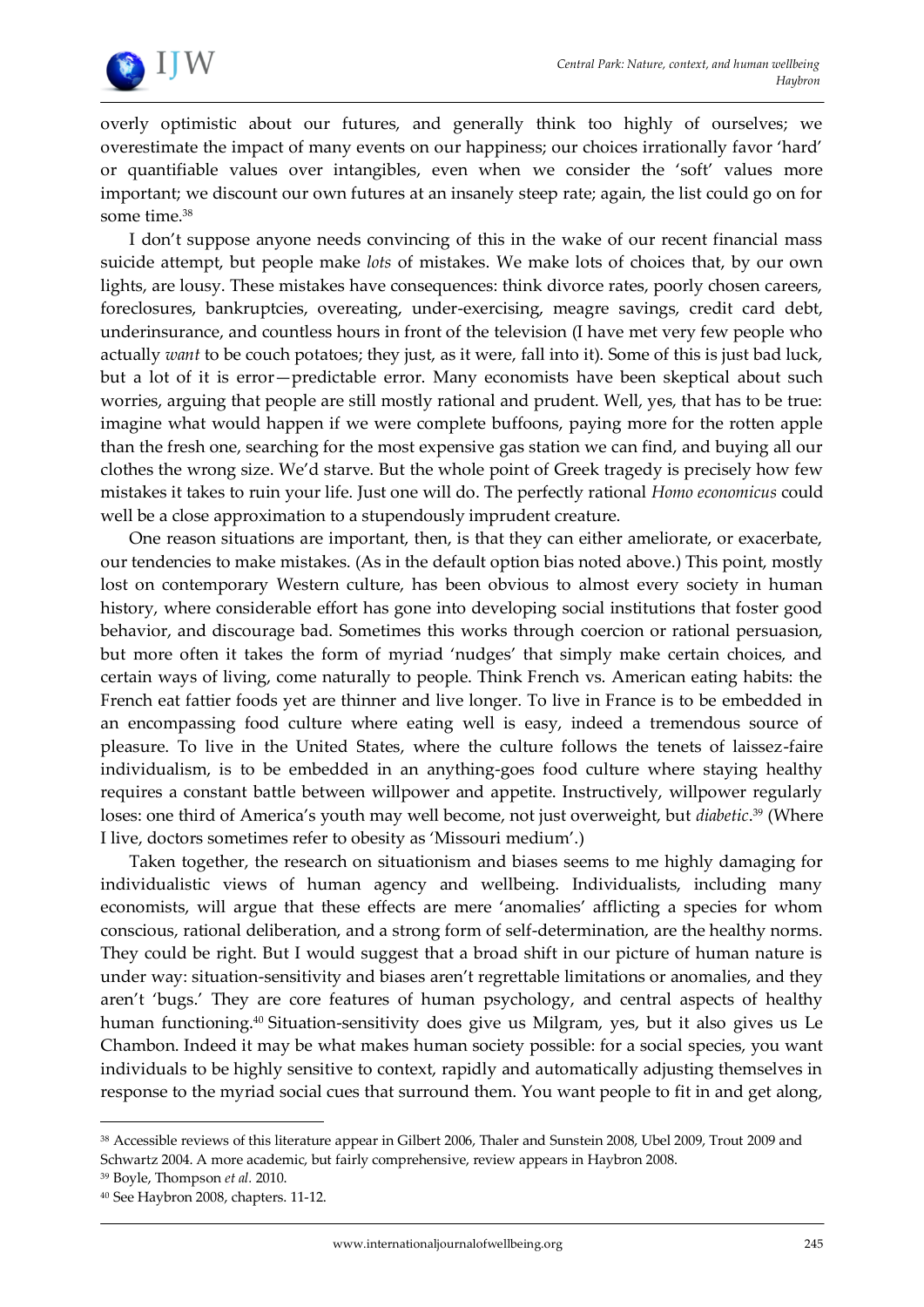

and a race of individuals who do so only when they calculate that it serves their purposes is not likely to do a very good job of it.

And for a hunter species whose survival originally depended on adeptly navigating the natural world, conscious deliberation would likely be a very crude, clumsy tool for many purposes. You want individuals who automatically attune themselves to their environment, responding to the blizzard of information with sensitivity, discernment, and speed. Considering how different the demands of this environment are from those of social life, it would make good sense for the transition between the social and natural worlds to automatically trigger a cascade of psychological changes. Here is Michael Pollan's description of his first attempt at hunting:

Nothing in my experience has prepared me for the quality of this attention. I notice how the day's first breezes comb the needles in the pines, producing a sotto voce whistle and an undulation in the pattern of light and shadow tattooing the tree trunks and the ground. I notice the specific density of the air. But this is not a passive or aesthetic attention; it is a hungry attention, reaching out into its surroundings like fingers, or nerves. My eyes venture deep into thickets my body could never penetrate, picking their way among the tangled branches, sliding over rocks and around stumps to bring back the slenderest hint of movement. In the places too deeply shadowed to admit my eyes, my ears roam at will, returning with the report of a branch cracking at the bottom of a ravine, or the snuffling of a...wait: what was that? Just a bird. Everything is amplified. Even my skin is alert, so that when the shadow launched by the sudden ascent of a turkey vulture passes overhead I swear I can feel the temperature momentarily fall. I am the alert man.<sup>41</sup>

Pollan later notes that "it was as if I'd dialled up the gain on all my senses," a sharp contrast he likened to "putting on glasses with a strong new prescription for the first time."<sup>42</sup> His hunting mentor confirms that this observation about 'hunter's eye' was quite typical. He continues, 'so much sensory information was coming into my head that it seemed to push out the normal buzz of consciousness. The state felt very much like meditation."<sup>43</sup>

Such is the power of context. While toting a .30-06 through Central Park is probably not a good idea, it is not implausible that any time spent in natural environments would trigger wide-ranging psychological changes. The contextualist moral to all this is that, in thinking about human wellbeing, we need to move beyond the typical focus on what individuals can do to make themselves happier. We need to attend closely to the social and environmental context in which people spend their lives, and how that influences their psychologies and behavior. We need to take seriously the architecture of happiness.

#### *4.6 Greening the architecture of happiness*

What does Central Park tell us about the architecture of happiness? At least, that accessible green spaces are a good thing, not just for the nature experiences they offer but for the social leavening they provide. The question arises, however, whether mere parks are enough: the psychic impact of time in the park appears to last for some time after you leave; and it would not be surprising if that benefit proved to be somewhat contagious, passing even to those who

<sup>41</sup> Pollan 2007, pp. 334-5.

<sup>42</sup> Pollan 2007, p. 341.

<sup>43</sup> Pollan 2007, p. 341.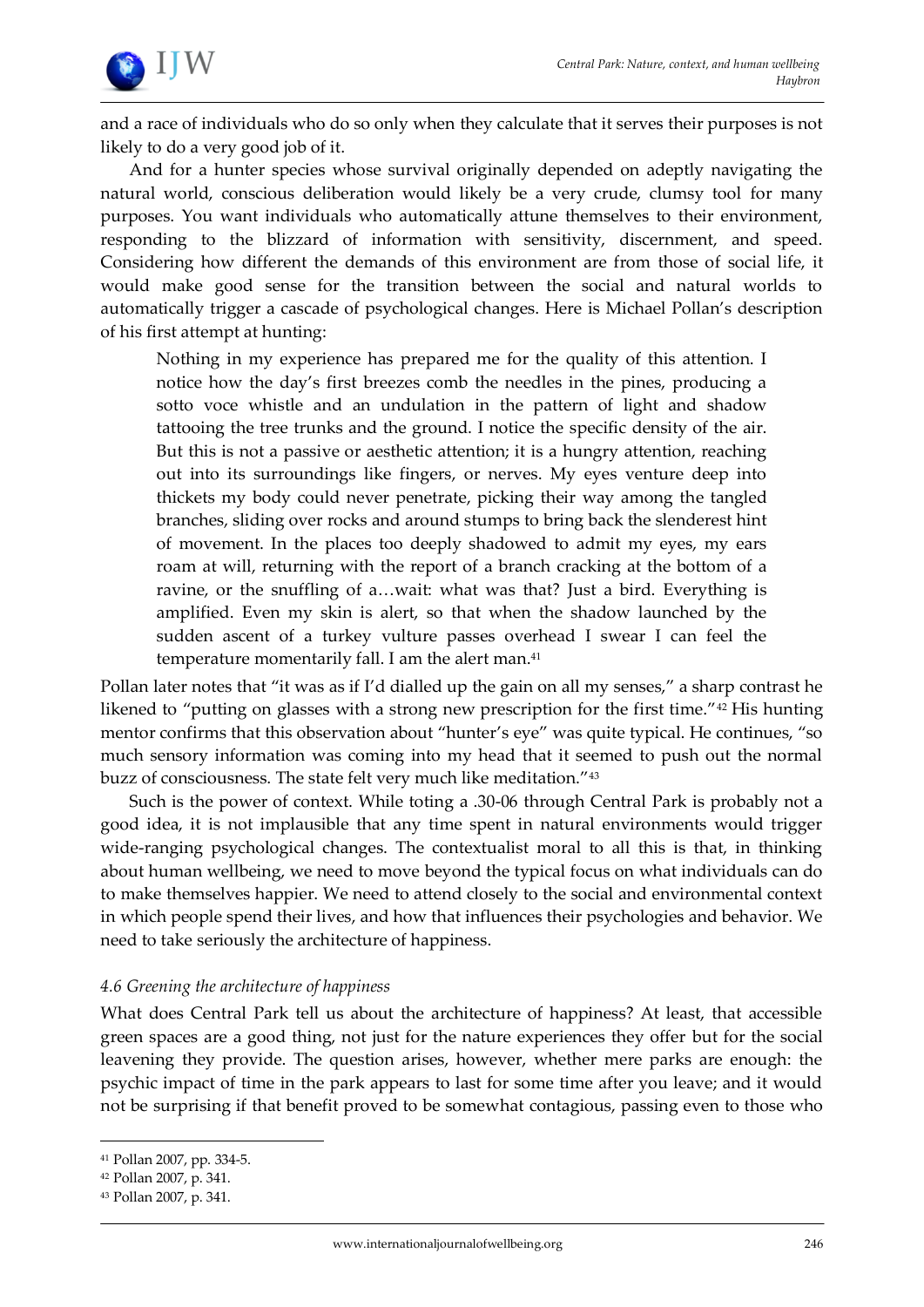

1

never went. But parks rarely occupy a very sizeable fraction of people's time, and our minimal exposure to parks can only do so much to make us happier.<sup>44</sup> The question, then, is whether social planning can do more to 'spread the wealth' of contact with nature: can we design green urban environments that offer more continual exposure to nature, even if only in small doses? Can the natural world be part of the fabric of our everyday lives, including the majority of our workdays? Obviously we can't all live in the wilderness. But perhaps smaller steps can be made that would do us all good, spreading a little bit of Central Park throughout our daily environs, and thus, we can hope, promoting happiness and social connection.<sup>45</sup> New buildings might incorporate substantial greenery, for instance. And housing construction might transition from low-density treeless suburbs, which isolate residents both from nature and each other, to higher-density communities with abundant shared green space—friendlier to wildlife, healthy child play, and connecting with our neighbors.<sup>46</sup> Someday, today's synthetic gray office cubicles may be regarded with puzzlement and disgust, the relics of a benighted era.

There is some fairly direct evidence that such measures would yield tangible benefits.<sup>47</sup> A simple expedient like introducing plants to the office, for instance, may reduce blood pressure while increasing efficiency and perceived attentiveness among workers.<sup>48</sup> We already noted, similarly, the effects of a window view on hospital patients and prison inmates. On a larger scale, two large epidemiological studies in the Netherlands found proximity to green space to be a significant predictor of health, even controlling for obvious factors like age and socioeconomic status.<sup>49</sup> Other studies have found that stress declines among residents the closer they live to green spaces, again controlling for obvious factors.<sup>50</sup> The effects are strongest for people who spend the most time near their residences, like the elderly, housewives, and poorer residents. As well, they seem to be substantially due to psychological benefits from nature exposure, rather than just mediated by physical exercise. Interestingly, frequency of use of green spaces does not fully account for the impact. Perhaps people benefit just from seeing or even knowing about them, or maybe they gain indirectly, through their neighbors.

Let me cite just one more study, or rather series of studies, concerning the Robert Taylor Homes, a low-income housing project in Chicago.<sup>51</sup> Here, twenty-eight buildings arrayed over three miles housed thousands of residents randomly assigned to apartments. Some of them

<sup>&</sup>lt;sup>44</sup> New Yorkers are not known for their sunny dispositions, Central Park notwithstanding (e.g., Oswald and Wu 2010).

<sup>&</sup>lt;sup>45</sup> There is in fact a minor industry of architecture and urban planning devoted to just such questions. See, e.g., Kellert 2005, Kellert, Heerwagen *et al.* 2008.

<sup>46</sup> No doubt one reason for the popularity of sprawling suburbs is the relatively plentiful greenery, so the problem is less acute there than in cities. Yet neatly manicured lawns, particularly those without decent trees, may be so transparently artificial that they fail to yield many of the benefits of less tightly managed spaces. (It would be interesting to see a study of wellbeing among suburbanites whose yards are barely distinguishable from astroturf versus those with much 'wilder' properties.) As well, private yards don't bring people together in natural environs the way parks do.

<sup>47</sup> For reviews, see Matsuoka and Sullivan 2011 and Sullivan and Chang in press.

<sup>48</sup> Lohr, Pearson-Mims *et al.* 1996. There is some question, however, about how robust these effects are; see Bringslimark, Hartig *et al.* 2009.

<sup>49</sup> De Vries, Verheij *et al.* 2003, Maas, Verheij *et al.* 2006, Maas, Verheij *et al.* 2009.

<sup>50</sup> Grahn and Stigsdotter 2003, Nielsen and Hansen 2007.

<sup>51</sup> See Kuo 2001, Faber Taylor, Kuo and Sullivan 2002, Kuo and Sullivan 2001a, Kuo and Sullivan 2001b. For an accessible discussion, see Frumkin and Louv 2007.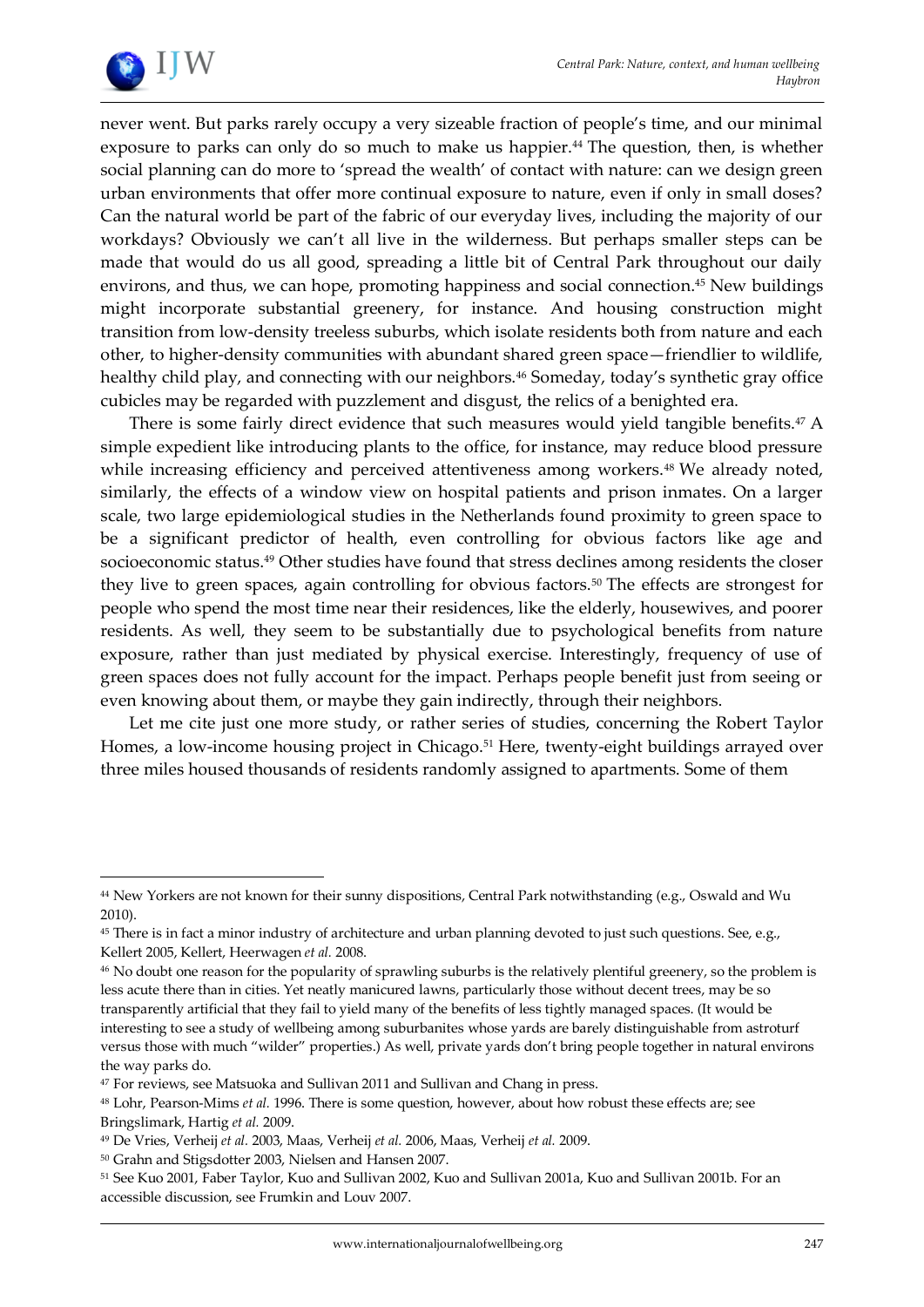

faced trees, grass, and other vegetation, like that pictured here: 52



© William Sullivan

Other apartments faced, well, something like this charming vista:



© William Sullivan

<sup>52</sup> Photographs by William Sullivan; used with kind permission.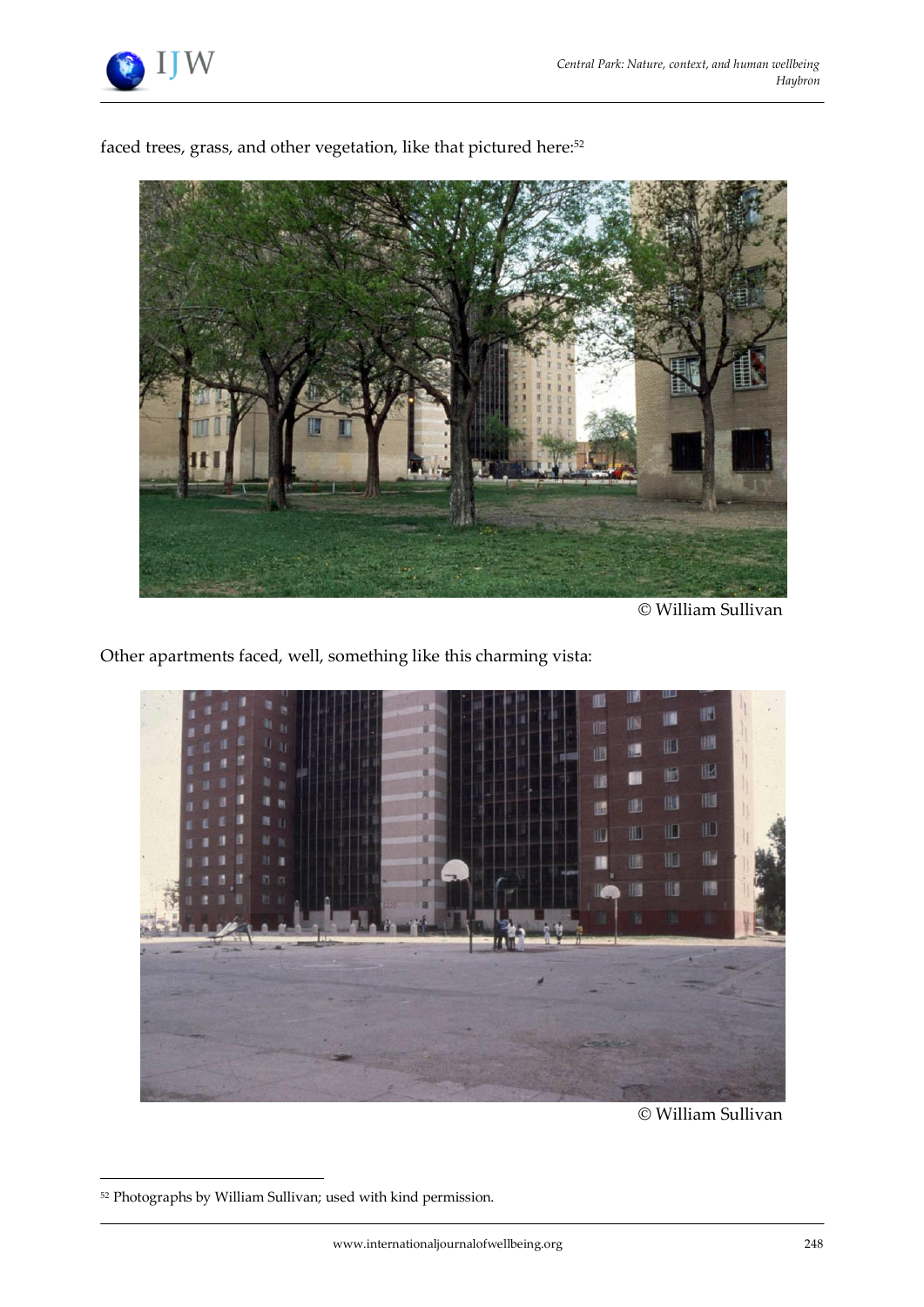

In essence, we have a big experiment in Green versus Gray Manhattan, except that the differences are smaller: nobody enjoyed a Central Park in the vicinity, while everyone had access to some greenery. What did they find? 'Green' apartment dwellers were significantly more likely to know their neighbors, socialize or even know people within their building, acknowledge or help each other, and significantly less likely to engage in a wide range of aggressive behaviors against their partners. For instance, nearly half of the 'Grays' employed 'severe violence' against their partners within the past year, while only (!) thirty-one percent of Greens did.<sup>53</sup> As well, Greens procrastinated less, saw their problems as less severe, had better coping skills and self-discipline, and—obviously—had better relationships and committed fewer crimes. These are not effete nature-lovers, note, but hard people leading hard lives. It would not be surprising if most of them had no idea the greenery made any difference to their wellbeing—a nice frill, perhaps, but nothing important. And it would be very surprising if many of the residents fully recognized how much they could benefit from even the barest whiff of nature. In fact, only seven percent of participants mentioned anything remotely related to vegetation when asked what they looked for in a place to live, and only one participant said that a 'natural setting' was important. Like the citizens of Tin Palms, they probably underestimate the value of contact with the natural world.<sup>54</sup> Look at that second picture. Kind of makes you want to hit someone, doesn't it? In an interview, investigator Frances Kuo reported, "Without vegetation, people are very different beings."<sup>55</sup>

I suspect many people would agree that nature is good for us, but regard it as merely a question of optimizing: if not a luxury, then pretty far down the list of social desirables. I would conjecture that it is more a matter of maintaining our sanity.<sup>56</sup>

#### **5. Conclusion**

1

While the immediate lesson of Central Park is that people could benefit from greater connection with nature, there is a broader moral to the story: the pursuit of happiness is not simply an individual affair. This is not to deny the power of individual prudence: we can exert tremendous control over our own happiness, perhaps the best example of this being Buddhist training. <sup>57</sup> But even Buddhist practice arguably embodies contextualist insights: beginning meditators are advised to practice in formal group settings—at least partly, it seems, because such settings make it easier to take up the discipline; it takes less willpower. Moreover, Buddhist monasteries tend not to be located in dark, filthy basements, though the real estate might be cheaper. Settings and rituals create a suggestive context that conduces to the right mindset. Progress is made, not simply through individual agency, but through agency as shaped by context.

Consider the likelihood of Americans taking up meditation en masse. Even if every citizen were given a manual, and liked what they saw, the odds seem to me vanishingly small that more than a small proportion would, in the short run, commit to the practice. If widespread

*Haybron*

<sup>53</sup> Kuo and Sullivan 2001a, p. 556. The sample size was 145. 'Severe violence' meant at least one of: kicked, bit, or hit with a fist; hit or tried to hit with something; beat up the other one; threatened with a knife or gun; used a knife or gun.

<sup>&</sup>lt;sup>54</sup> True, they are poor: their responses are eminently understandable. But the results suggest they may, for all that, undervalue nature.

<sup>55</sup> In a documentary film, *The Forest Where We Live,* by Louisiana Public Broadcasting. Cited in Tina Prow, 'The Power of Trees,' *The Illinois Steward*, 7:4, Winter 1999.

<sup>56</sup> For a further example of how these are not merely the concerns of rich Westerners, consider the Brazilian city of Curitiba, which is well-known for making green space and environmental concerns a top priority. <sup>57</sup> Ricard 2006.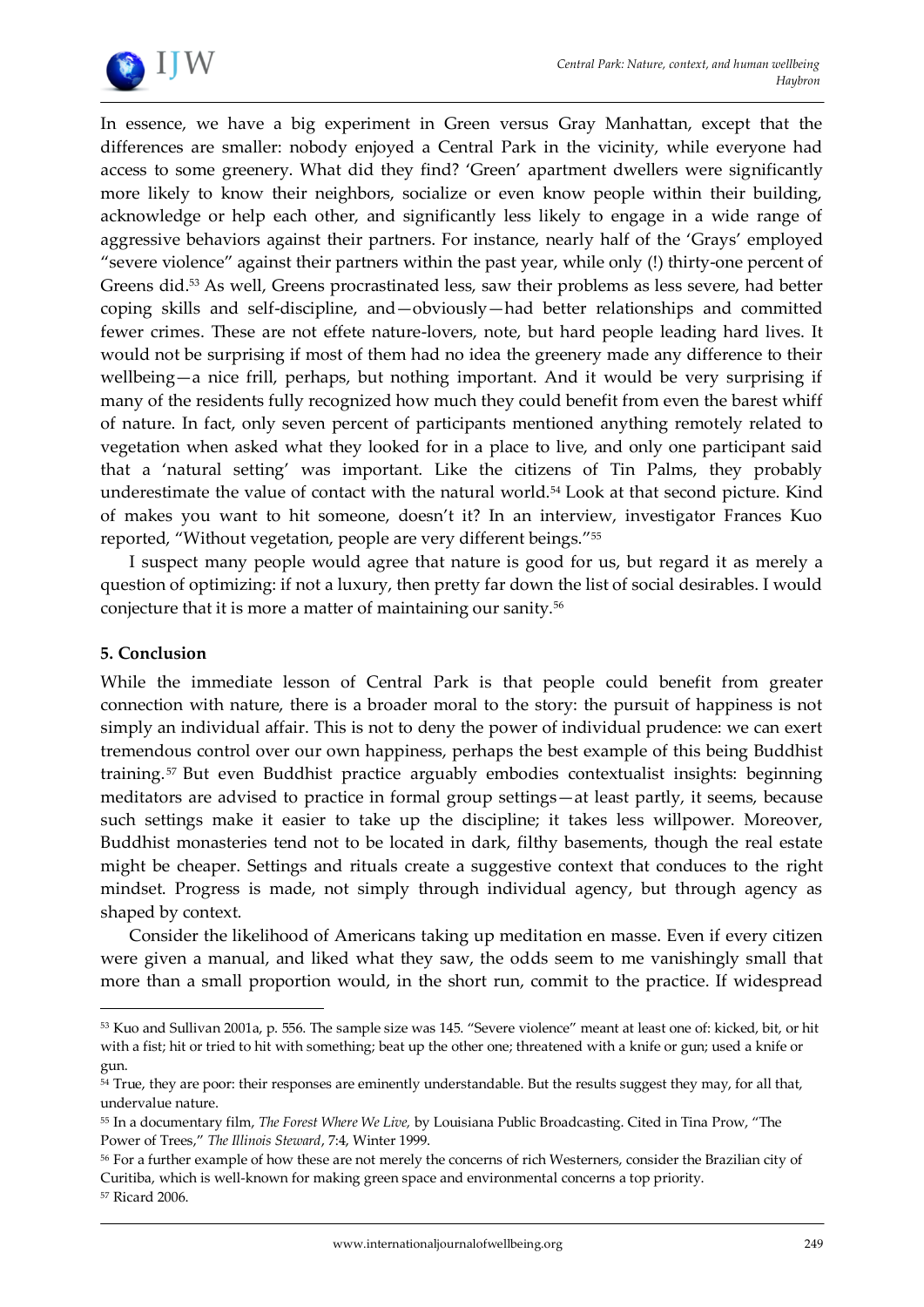

meditation is to become a reality, it will need to become part of the culture, including institutions that create a setting in which meditating seems natural, and not unusual or weird. This could happen from the bottom-up, as forward-thinking individuals influence acquaintances to take up meditation and the practice spreads like a virus. Or it could happen from the top-down, for instance if the military were to incorporate meditation into training, sending many thousands of respected, mainstream meditators back into the culture.<sup>58</sup> Even for Buddhists, the pursuit of happiness is not typically something we undertake alone.

I will close by returning to the most obvious contextualist good: sociality. Human beings are *intensely* social animals. Some commentators, Aristotle included, have even likened us to bees and herd animals. Be that as it may, researchers generally agree that human relationships, both personal and communal, are the most important source of happiness. Social isolation is immensely destructive, as the fate of prisoners in solitary confinement—many of them go crazy—makes plain.<sup>59</sup> 'All you need is love,' though exaggerated, is close enough to the truth that it is trite even to mention it.

Let me venture a somewhat radical suggestion: short of securing vital physical needs like survival and freedom from severe pain, no gains in other goods could compensate for large decreases in our connections with other people. A society that creates mass social isolation in exchange for other goods that aren't vital needs is almost certainly making a grave mistake, and the happiness of its residents will be greatly compromised. Some contemporary societies, arguably, are doing just this. The basic worry is familiar enough, so I will offer just one data point: a large-scale epidemiological study in the United States finds that the average American can claim just *two* confidants—relatives or friends with whom they can discuss important matters. And a quarter of Americans have *none*. <sup>60</sup> These figures reflect a significant decline in social connection compared to results from twenty years prior. If you ran those numbers by the inhabitants of most societies through human history, I imagine a lot of jaws would drop. I submit that no quantity of plasma TVs, SUVs, iPods, luxury cruises, or inflatable shoes could make this a reasonable, or even sane, development. Surely this isn't the necessary price of antibiotics and a steady supply of food. If those numbers are correct, then we are very likely talking about a profoundly sick society.<sup>61</sup>

This is not a problem individuals can solve on their own, and giving people still more choices is not going to make it go away. Indeed, part of the problem may be that we have so many options, many of which don't require other people. Perhaps the problem is insoluble, one of the unavoidable discontents of civilization. But I don't think so: even today, in some corners of the modern world, there remain places where friendship and neighborly affection are abundant, where evenings are passed in the company of friends and not a glowing screen, where music is something people make together and don't merely consume through headphones, and where being 'grounded' might constitute a meaningful punishment for a

<sup>58</sup> My Buddhist friends might well shudder at such an idea, which probably isn't particularly faithful to Buddhism. But it could well do a lot of good, reducing both atrocities and psychological trauma among soldiers. In any event, meditative practice need not be embedded in Buddhist doctrine.

<sup>&</sup>lt;sup>59</sup> Smith 2006. See also Cacioppo, Hawkley *et al.* 2003, Cacioppo and Hawkley 2009, Miller 2011.

<sup>60</sup> McPherson, Lovin-Smith *et al.* 2006.

<sup>&</sup>lt;sup>61</sup> It may be objected that most people are in fact happy, so there can't be much of a problem here. I've argued at length elsewhere that people are probably a good deal less happy than much of the research seems to suggest (Haybron 2007, 2008). It is possible that a majority of people are happy, but we aren't currently in a position to say. Suffice it to say that rates of happiness are almost certainly lower than is often claimed, and rates of psychological distress are in some cases rather alarming. In any event, everyone agrees that the vast majority of people are less happy than they could be, and most researchers think it would be desirable for people to be happier.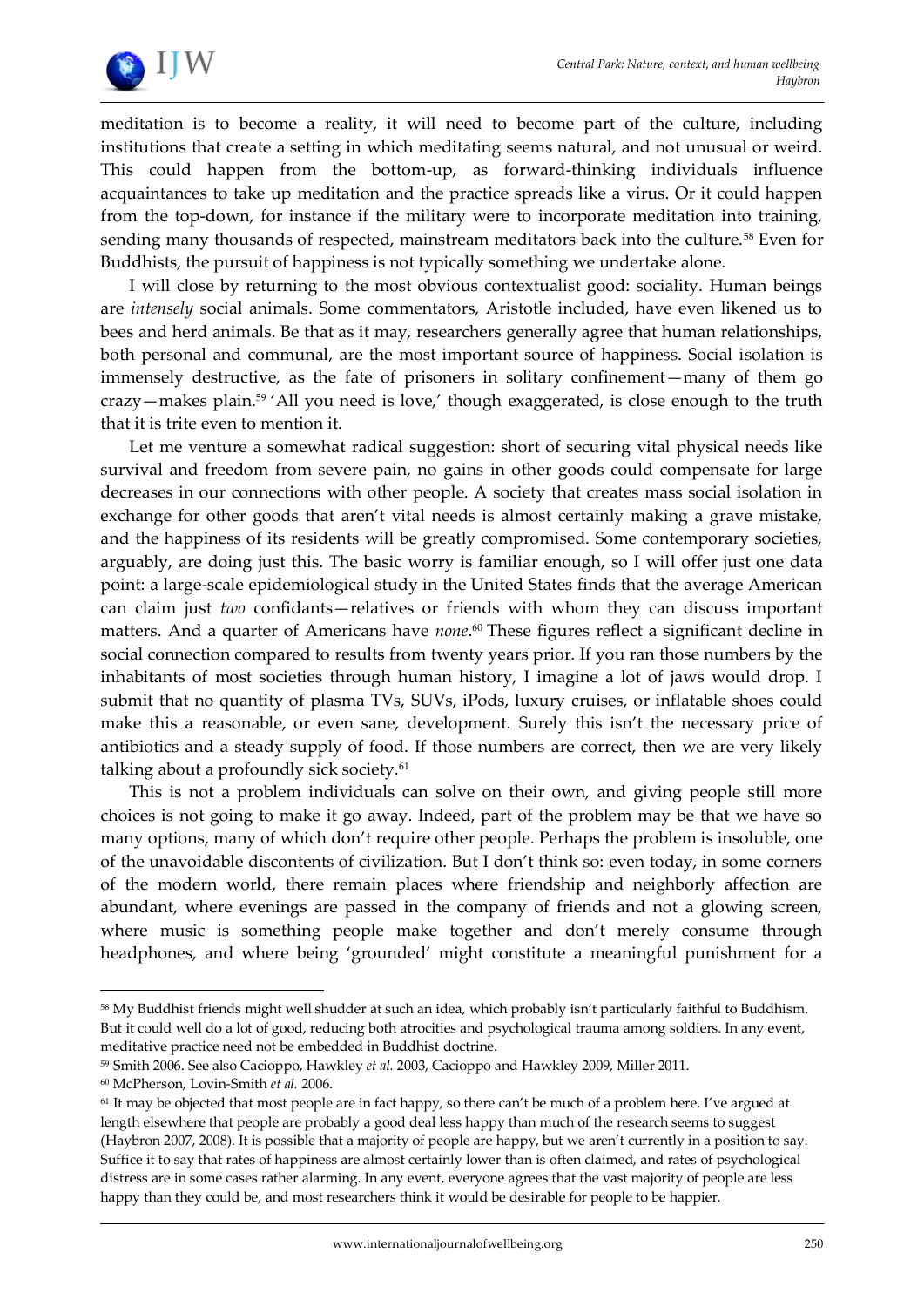

child. They have TVs and all the rest, but they don't let the stuff get between the people. These places exist, not because they are pockets of specially wise individuals, but because the local landscape and culture make them possible. Front porches and walkable neighborhoods help,<sup>62</sup> as do trees and common green spaces. So do unspoken customs of time allocation: a simple expectation that you'll hang out when the day's work is done, or when a neighbor stops to say hello. More familiar markers of culture also play a role: a shared pool of songs everyone can sing, or norms against dining alone.

If you happen to live in such a place, and are blessed as well with green surrounds, you'll likely be a lot happier than if you reside in an anonymous, gray cityscape whose residents beat a daily retreat to their well-appointed isolation chambers. But you probably won't be able to claim credit for it.

#### **Author**

Daniel M. Haybron Saint Louis University haybrond@slu.edu

#### **Publishing Timeline**

Received 31 January 2011 Accepted 11 April 2011 Published 20 July 2011

#### **References**

- Bargh, J. A. and T. L. Chartrand (1999). 'The unbearable automaticity of being.' *American Psychologist* 54(7), pp. 462-479.<http://dx.doi.org/10.1037/0003-066X.54.7.462>
- Berman, M., J. Jonides and S. Kaplan (2008). 'The cognitive benefits of interacting with nature.' *Psychological Science* 19(12), pp. 1207-1212.
- Boyle, J., T. Thompson, E. W., Gregg, L. E., Barker and D. F., Williamson. (2010). 'Projection of the year 2050 burden of diabetes in the US adult population: dynamic modeling of incidence, mortality, and prediabetes prevalence.' *Population Health Metrics* 8(1), pp. 29[. http://dx.doi.org/10.1186/1478-7954-8-](http://dx.doi.org/10.1186/1478-7954-8-29) [29](http://dx.doi.org/10.1186/1478-7954-8-29)
- Bringslimark, T., T. Hartig and G. G. Patil. (2009). 'The psychological benefits of indoor plants: A critical review of the experimental literature.' *Journal of Environmental Psychology* 29(4), pp. 422-433. <http://dx.doi.org/10.1016/j.jenvp.2009.05.001>
- Cacioppo, J. and L. Hawkley (2009). 'Perceived social isolation and cognition.' *Trends in Cognitive Sciences* 13(10), pp. 447-454.
- Cacioppo, J., L. Hawkley and G. Berntson (2003). 'The anatomy of loneliness.' *Current Directions in Psychological Science* 12(3), pp. 71-74.
- Christakis, N. and J. Fowler (2007). 'The spread of obesity in a large social network over 32 years.' *New England Journal of Medicine* 357(4), pp. 370.<http://dx.doi.org/10.1056/NEJMsa066082>
- Christakis, N. and J. Fowler (2009). *Connected: The surprising power of our social networks and how they shape our lives*. New York: Little, Brown and Co.
- Cimprich, B. and D. Ronis (2003). 'An environmental intervention to restore attention in women with newly diagnosed breast cancer.' *Cancer Nursing* 26(4), pp. 284.
- Darwall, S. (2002). *Welfare and Rational Care*. Princeton: Princeton University Press.
- De Botton, A. (2008). *The Architecture of Happiness*. New York: Vintage Books.

<sup>62</sup> Rogers, Halstead *et al.* 2010.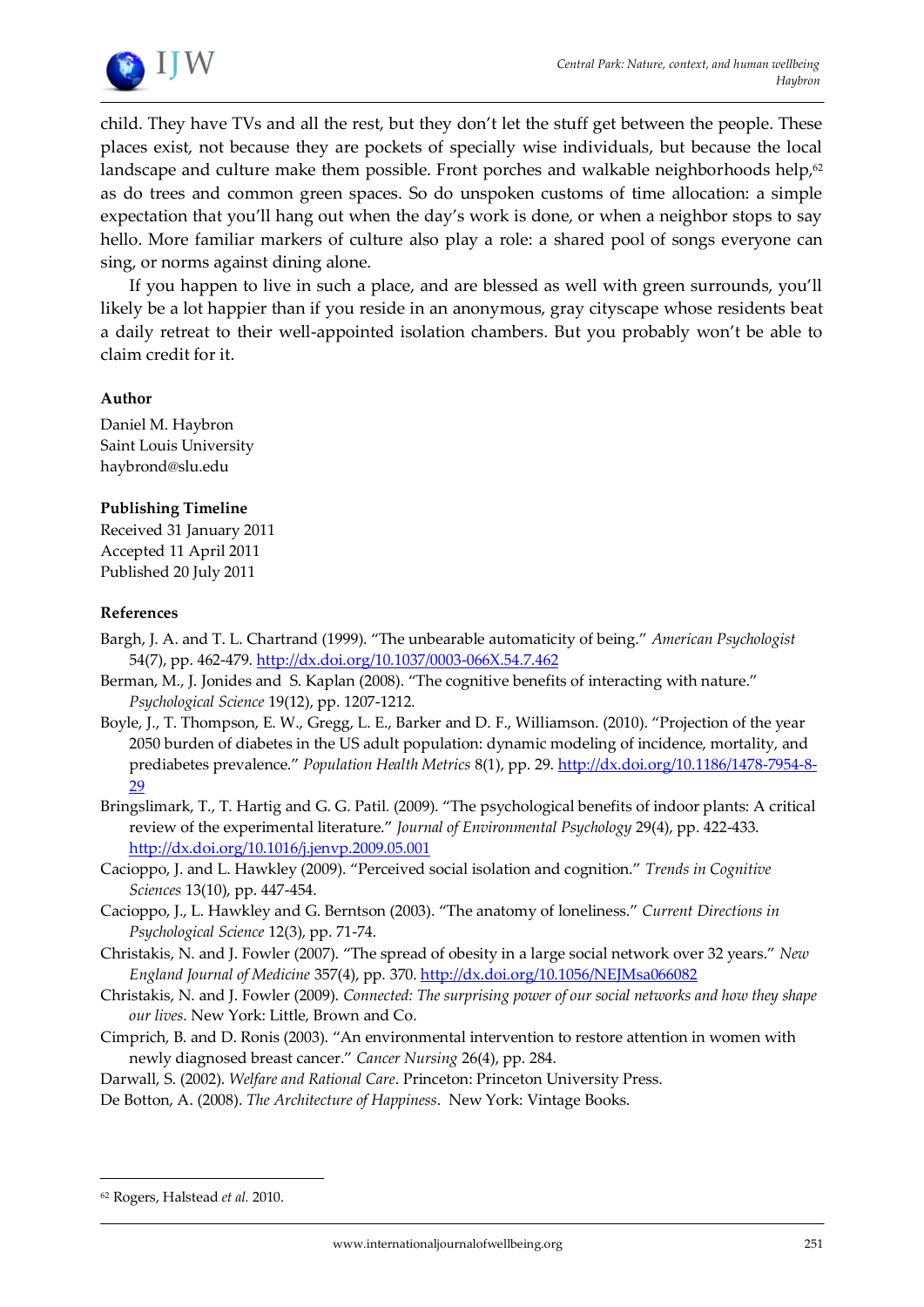

- De Vries, S., R. Verheij, P.P. Groenewegen and P. Spreeuwenberg. (2003). 'Natural environments-healthy environments? An exploratory analysis of the relationship between greenspace and health.' *Environment and planning A* 35(10), pp. 1717-1732.<http://dx.doi.org/10.1068/a35111>
- Doris, J. M. (2002). *Lack of Character*. New York: Cambridge University Press.
- Doris, J. M. (2009). 'Skepticism about persons.' *Philosophical Issues* 19(1), pp. 57-91. <http://dx.doi.org/10.1111/j.1533-6077.2009.00159.x>
- Faber Taylor, A. F. and F. Kuo (2009). 'Children with attention deficits concentrate better after walk in the park.' *Journal of Attention Disorders* 12(5), pp. 402.<http://dx.doi.org/10.1177/1087054708323000>
- Faber Taylor, A. F., F. E. Kuo, *et al.* (2001). 'Coping with ADD.' *Environment and Behavior* 33(1), pp. 54.
- Faber Taylor,A. F., F. E. Kuo and W. C., Sullivan (2002). 'Views of nature and self-discipline: evidence from inner city children.' *Journal of Environmental Psychology* 22(1-2), pp. 49-63. <http://dx.doi.org/10.1006/jevp.2001.0241>
- Fowler, J. and N. Christakis (2008). 'Dynamic spread of happiness in a large social network: longitudinal analysis over 20 years in the Framingham Heart Study.' *British Medical Journal* 337(dec04 2), pp. a2338-a2338[. http://dx.doi.org/10.1136/bmj.a2338](http://dx.doi.org/10.1136/bmj.a2338)
- Frumkin, H. (2001). 'Beyond toxicity: Human health and the natural environment.' *American Journal of Preventive Medicine* 20(3), pp. 234-240.
- Frumkin, H. and R. Louv (2007). 'The powerful link between conserving land and preserving health.' *Land Trust Alliance Special Anniversary Report*. Available at: <http://atfiles.org/files/pdf/FrumkinLouv.pdf>
- Gilbert, D. (2006). *Stumbling on Happiness*. New York: Knopf.
- Grahn, P. and U. Stigsdotter (2003). 'Landscape planning and stress.' *Urban Forestry & Urban Greening* 2(1), pp. 1-18.<http://dx.doi.org/10.1078/1618-8667-00019>
- Greenway, R. (1995). 'The wilderness effect and ecopsychology.' *Ecopsychology: Restoring the Earth, Healing the Mind*. San Francisco: Sierra Club Books, pp. 122-135.
- Hartig, T., A. van den Berg, C. M. Hagerhall, M. Tomalak, N. Bauer, R. Hansmann, A. Ojala, E. Syngollitou, g. Carrus, A. van Herzele, S. Bell, M. T. Camilleri Podesta and G. Waaseth (2010). 'Health Benefits of Nature Experience: Psychological, Social and Cultural Processes.' *Forests, Trees and Human Health*, pp. 127-168.
- Hartig, T., M. Mang and G. W. Evans (1991). "Restorative effects of natural environment experiences." *Environment and Behavior* 23(1), pp. 3.<http://dx.doi.org/10.1177/0013916591231001>
- Hassin, R. R., J. S. Uleman and J. A. Bargh (2005). *The New Unconscious*. New York: Oxford.
- Haybron, D. M. (2005). 'On Being Happy or Unhappy.' *Philosophy and Phenomenological Research* 71(2), pp. 287-317.
- Haybron, D. M. (2007). 'Do We Know How Happy We Are?' *Nous* 41(3), pp. 394-428. <http://dx.doi.org/10.1111/j.1468-0068.2007.00653.x>
- Haybron, D. M. (2008). *The Pursuit of Unhappiness: The Elusive Psychology of Well-Being*. New York: Oxford University Press.
- Heerwagen, J. H. (1990). 'The psychological aspects of windows and window design.' In *Proceedings of the 21st Annual Conference of the Environmental Design Research Association*, eds. R. I. Selby, K. H. Anthony, J. Choi and B. Orland. Oklahoma City, OK: Environmental Design Research Association, pp. 269-280.
- Helliwell, J. F., C. P. Barrington-Leigh, A. Harris and H. Huang (2010). 'International Evidence on the Social Context of Well-Being.' In *International Differences in Well-Being*, eds. E. Diener, J. F. Helliwell and D. Kahneman. New York: Oxford University Press. <http://dx.doi.org/10.1093/acprof:oso/9780199732739.003.0010>
- Helliwell, J. F. and R. Putnam (2004). 'The Social Context of Well-Being.' *Philosophical Transactions of the Royal Society* 359(1449), pp. 1435-1446[. http://dx.doi.org/10.1098/rstb.2004.1522](http://dx.doi.org/10.1098/rstb.2004.1522)
- Kahn, P., R. Severson and J. H. Ruckert (2009). 'The human relation with nature and technological nature.' *Current Directions in Psychological Science* 18(1), pp. 37-42.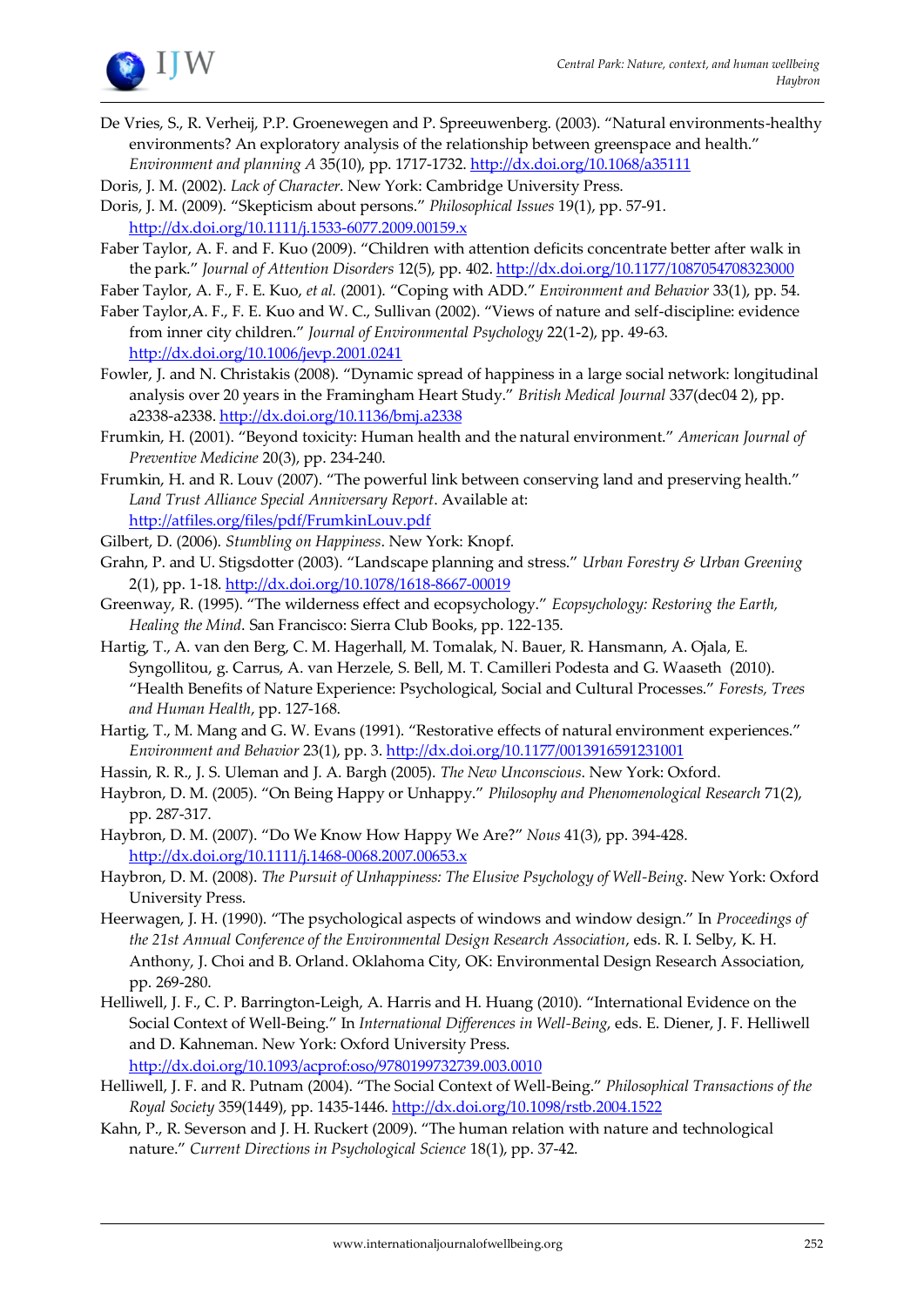

Kaplan, S. and M. Berman (2010). 'Directed Attention as a Common Resource for Executive Functioning and Self-Regulation.' *Perspectives on Psychological Science* 5(1), pp. 43-57. <http://dx.doi.org/10.1177/1745691609356784>

Kasser, T. (2002). *The High Price of Materialismm*. Cambridge, Mass.: MIT Press.

- Kellert, S. (2005). *Building for Life: Designing and Understanding the Human-Nature Connection*. Washington, DC: Island Pr.
- Kellert, S., J. Heerwagen and m. Mador (2008). *Biophilic Design: The Theory, Science, and Practice of Bringing Buildings to Life*. Hoboken, NJ: Wiley.
- Kjellgren, A. and H. Buhrkall (2010). 'A comparison of the restorative effect of a natural environment with that of a simulated natural environment.' *Journal of Environmental Psychology* 30(4), pp. 464-472.
- Kuo, F. (2001). 'Coping with Poverty- Impacts of Environment and Attention in the Inner City.' *Environment and Behavior* 33(1), pp. 5-34.<http://dx.doi.org/10.1177/00139160121972846>
- Kuo, F. and A. Faber Taylor (2004). 'A potential natural treatment for attention-deficit/hyperactivity disorder: evidence from a national study.' *American Journal of Public Health* 94(9), pp. 1580. <http://dx.doi.org/10.2105/AJPH.94.9.1580>
- Kuo, F. and W. Sullivan (2001a). 'Aggression and violence in the inner city.' *Environment and Behavior* 33(4), pp. 543.<http://dx.doi.org/10.1177/00139160121973124>
- Kuo, F. (2001b). 'Environment and crime in the inner city.' *Environment and Behavior* 33(3), pp. 343.
- Lohr, V., C. Pearson-Mims and G. K. Goodwin (1996). 'Interior plants may improve worker productivity and reduce stress in a windowless environment.' *Journal of Environmental Horticulture* 14, pp. 97-100.
- Louv, R. (2008). *Last Child in the Woods: Saving Our Children from Nature-Deficit Disorder*. Chapel Hill, NC: Algonquin Books.
- Maas, J., R. Verheij, S. de Vries, P. Spreeuwenberg, F., G. Schellevis and P., P. Groenewegen (2009). 'Morbidity is related to a green living environment.' *Journal of Epidemiology & Community Health* 63(12), pp. 967-973.<http://dx.doi.org/10.1136/jech.2008.079038>
- Maas, J., R. A. Verheij, P. Groenewegen, S. de Vries and P. Spreeuwenberg (2006). 'Green space, urbanity, and health: how strong is the relation?' *Journal of Epidemiology and Community Health* 60(7), pp. 587.
- Matsuoka, R. and W. Sullivan (2011). 'Urban nature: Human psychological and community health.' In *The Routledge Handbook of Urban Ecology*, eds. I. Douglas, D. Goode, M. Houck and R. Wang. Oxford: Taylor and Francis, pp. 408-423.
- Mayer, F. and C. Frantz (2004). 'The connectedness to nature scale: A measure of individuals' feeling in community with nature.' *Journal of Environmental Psychology* 24(4), pp. 503-515.
- McDermott, R., Fowler, J. H. and Christakis, N. A., Breaking Up is Hard to Do, Unless Everyone Else is Doing it Too: Social Network Effects on Divorce in a Longitudinal Sample Followed for 32 Years (October 18, 2009). Available at *SSRN*:<http://ssrn.com/abstract=1490708>
- McPherson, M., L. Smith-Lovin and M. E. Brashears (2006). 'Social Isolation in America: Changes in Core Discussion Networks over Two Decades.' *American Sociological Review* 71(3), pp. 353-375. <http://dx.doi.org/10.1177/000312240607100301>
- Miller, G. (2011). 'Why Loneliness Is Hazardous to Your Health.' *Science* 331(6014), pp. 138-140. <http://dx.doi.org/10.1126/science.331.6014.138>
- Moore, E. (1981). 'A prison environment's effect on health care service demands.' *Journal of Environmental Systems* 11(1), pp. 17-34.
- Neese, R. (1959). 'Prisoner's escape.' *Flower Grower* 46(8), pp. 39-40.
- Nielsen, T. and K. Hansen (2007). 'Do green areas affect health? Results from a Danish survey on the use of green areas and health indicators.' *Health & Place* 13(4), pp. 839-850. <http://dx.doi.org/10.1016/j.healthplace.2007.02.001>
- Nisbet, E., J. Zelenski and S. A. Murphy (2010). 'Happiness is in our Nature: Exploring Nature Relatedness as a Contributor to Subjective Well-Being.' *Journal of Happiness Studies*, pp. 1-20.
- Olmsted, F. (1865). 'The Yosemite Valley and the Mariposa big trees: a preliminary report, 1865.' Landscape Architecture 43(1), pp. 12-25.